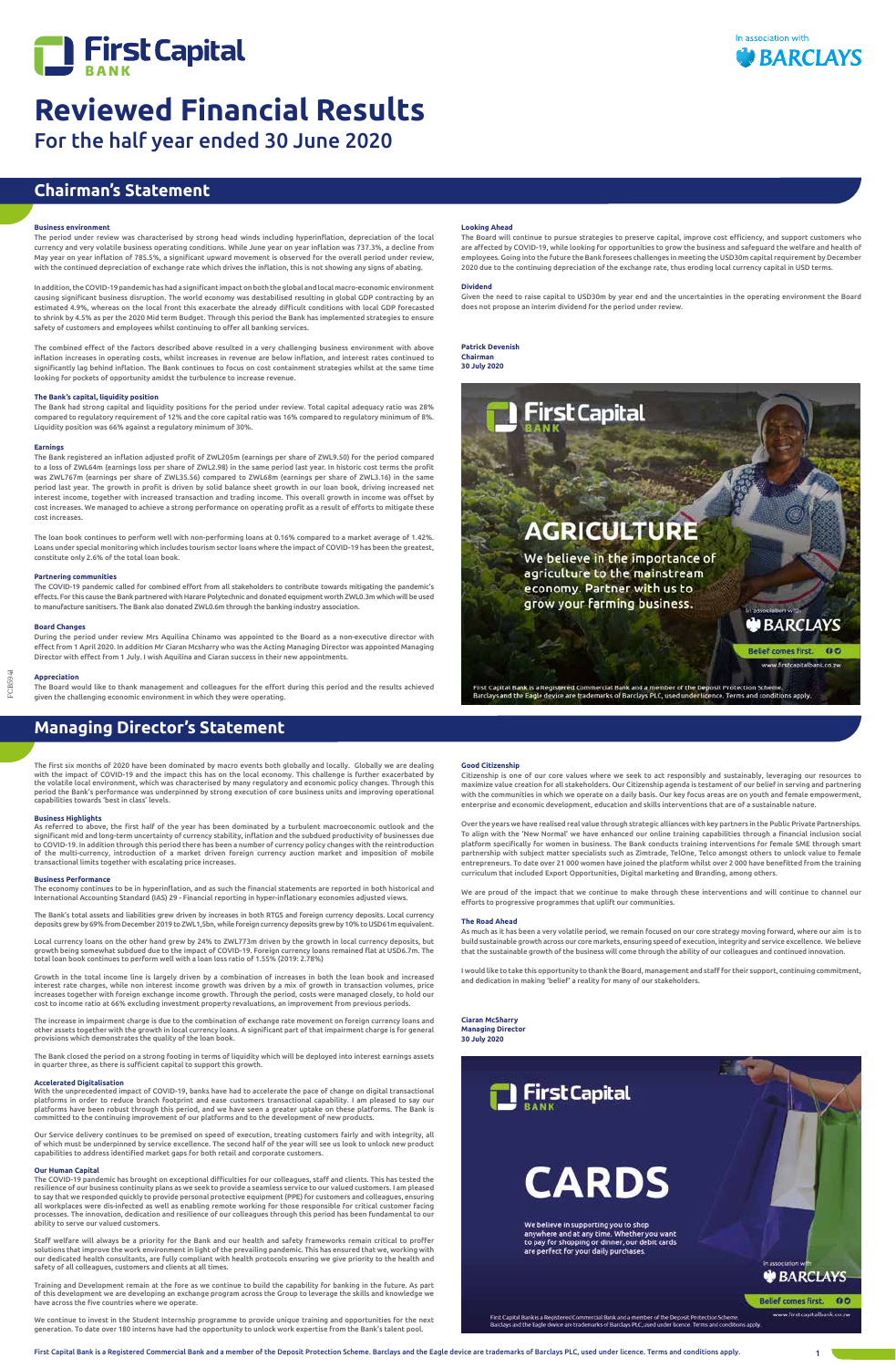

FCB5941

The Board of Directors of First Capital Bank Limited ("the Board/First Capital Bank") is committed to and recognises the importance of strong governance practices. The Board understands that a comprehensive corporate governance framework is vital in supporting executive management in its execution of strategy and in driving long term sustainable performance. In order to achieve good governance, the Board subscribes to principles of international best practice in corporate governance as guided by, among others, the Banking Act, the Corporate Governance Guidelines, the Zimbabwe National Code on Corporate Governance, Zimbabwe Stock Exchange rules and the King IV report on Corporate Governance. The Board continuously reviews its internal governance standards and practices, to ensure that it modifies and aligns them with local and international corporate governance requirements as appropriate.

As part of its continuing efforts to achieve good governance, the Board promotes the observance of the highest<br>standardsofcorporategovernancein First Capital Bank and ensures that thisis supported by the right culture, val behaviours from the top down. First Capital Bank is committed to the principles of fairness, accountability, responsibility and transparency. To this end the Board, is accountable to its shareholders and all its stakeholders including the Bank's employees, customers, suppliers, regulatory authorities and the community from which it operates through transparent and accurate disclosures.

The Board is responsible for setting the strategic direction of the Bank as well as determining the way in which specific governance matters are approached and addressed, approving policies and plans that give effect to the strategy, overseeing and monitoring the implementation of strategy by management and ensuring accountability through among<br>other means adequate reporting and disclosures. The Board is guided by the Board Charter in the execution of

## **Board responsibilities**

## **Board Chairman and non-executive directors**

Openness and transparency are key enablers for the Board to discharge its mandate fully and effectively. The non-executive directors have unrestricted access to all relevant records and information of the Bank as well as to management. Further, the board is empowered to seek any professional advice or opinion it may require to allow for the proper discharge of its duties. As one of its key deliverables, management is mandated to keep the Board informed on<br>an ongoing basis, of material developments in and affecting the Bank.

The Board of directors is led by an independent non-executive Chairman, whose primary duties include providing leadership of the Board and managing the business of the Board through setting its agenda, taking full account of issues and concerns of the Board, establishing and developing an effective working relationship with the Executive directors, driving improvements in the performance of the Board and its committees, assisting in the identification and<br>recruitment of talent to the Board, managing performance appraisals for directors including oversight Board effectiveness review and proactively managing regulatory relationships in conjunction with management. In addition, the non-executive directors proactively engage with the Bank's management to challenge and improve strategy implementation, counsel and support management and to test and challenge the implementation of controls, processes and policies which enable risk to be effectively assessed and managed. The Chairman works together with<br>the non-executive directors to ensure that there are effective checks and balances between executive managem the Board. The majority of the Board members are independent non-executive directors which provide the necessary independence for the effective discharge of the Board's duties and compliance with regulatory requirements.

## **Executive directors**

The Board of First Capital Bank Limited believes in the observance of ethical business values from the top to the bottom. To this end, the Board has in place a policy that manages conflict of interest including situational and transactional conflict. Directors disclose their interests on joining the Board and at every meeting of the directors they disclose any rests and confirm or update their declarations of interest accordingly

The executive management team is led by the Managing Director. Their main responsibilities include reporting to the Board on implementation of strategy, effectiveness of risk management and control systems, business and financial performance, preparation of financial statements and on an ongoing basis, keeping the Board fully informed of any material developments affecting the business.

## **Directors' remuneration**

The Board Remuneration Committee sets the remuneration policy and approves the remuneration of the executive directors and other senior executives as well as that of the non-executive directors. The remuneration package of executive directors includes a basic salary and a performance bonus which is paid based on the performance of the company as well as that of the individual. The Bank also has in place a share option scheme, meant to be a long term retention incentive for employees.

## **Board diversity**

The First Capital Bank Board recognises the importance of diversity and inclusion in its decision making processes. The board is made up of six independent non-executive directors, three non-executive directors and two executive directors. Three members of the board (27%) are female. The Board members have an array of experience in commercial and retail banking, accounting, legal, corporate finance, marketing, business administration, economics, human resources management and executive management.

## **Access to information**

## **Share Dealings / Insider trading**

The directors, management and staff of First Capital Bank Limited are prohibited from dealing in the company's shares whether directly or indirectly, during "closed periods" which are the periods that are a month before the end of the interim or full year reporting period until the time of the publication of the interim or full year results. Further, directors,<br>management and staff are prohibited from dealing in the company's shares whenever the company certain corporate actions or when they are in possession of non-public information that has the potential of impacting the share price of the company.

## **Communication with stakeholders**

First Capital Bank Limited communicates with its stakeholders through various platforms including the Annual General Meeting, analyst briefings, town halls, press announcements of interim and full year financial results, notices to shareholders and stakeholders and annual reporting to shareholders and stakeholders. The Board and management of First Capital Bank Limited also actively engage regulatory authorities including the Reserve Bank of Zimbabwe, the Zimbabwe Stock Exchange and the Deposit Protection Corporation.

This Committee has the overall responsibility for the complete review of the quality of the Bank's loan portfolio to ensure that the lending function conforms to sound lending policies and keeps the Board and management adequately informed on noted risks. It assists the Board with discharging its responsibility to review the quality of the Bank's loan portfolio. At every meeting, it reviews the quality of the loan portfolio with a view to ensuring compliance with the<br>banking laws and regulations and all other applicable laws as well as internal policies.

## **Internal Audit**

First Capital Bank Internal Audit is an independent control function which supports the business by assessing how effectively risks are being controlled and managed. It works closely with the business helping drive improvements in risk management. This is done through reviewing how the business undertakes its processes as well as reviewing systems used by the business. The internal audit function reports its findings to management and guides them in making positive<br>changes to business processes, systems and the control environment. The Internal Audit function also m to ensure management effectively remediates any internal control weaknesses identified as quickly as possible. The First Capital Bank Head of Internal Audit reports directly to the Chairman of the Board Audit Committee and administratively to the Managing Director.

As at 30 June 2020 members of the committee were: S. N. Moyo (Chairperson) A. Chinamo D. Dikshit

## **Declaration of interest**

## **Ethics**

In our endeavour to instil a culture of sound business ethics, all employees and directors are requested to attest to an Anti- Bribery and Corruption declaration which essentially seeks to ensure that our directors, management and staff observe the highest standards of integrity in all their dealings and at all times. The Bank has a zero tolerance policy to bribery and corruption. In addition, the business has a whistle-blowing facility managed by Deloitte through which employees can raise any concerns they may have anonymously.

## **Director induction and development**

Board conformance and performance is enhanced through continuous learning. As part of its learning program, the Board has in place a comprehensive induction plan for on-boarding new directors. Further, as part of continuing director development, Board members will attended director training programs scheduled for the last half of the year.

## **Board activities**

The Board of Directors held two quarterly board meetings in the first half of 2020 and a board evaluation review meeting. Each board Committee held at least two quarterly meetings. The areas of focus included the setting of strategic direction, the review of strategy and business operations, credit sanctioning as per approved limits, review of internal controls and financial reports, review of the quality of the loan book, review and oversight of the Bank's risk management processes and oversight of the recruitment, remuneration and performance reviews of senior management. A table detailing director's attendance of meetings during the first half of 2020 is shown in the last part of this report.

## **Board and director evaluation**

The Board conducts an annual evaluation process which assesses the performance and effectiveness of individual directors, the Board Chairman, Committees and overall performance of the Board. This process is facilitated by an external party to allow for objectivity. The evaluation process involves directors completing evaluation questionnaires and having one on one meetings with the facilitator.

## **Corporate Governance Statement**

The results of the evaluation are collated, a report is produced and feedback provided to the Board. The Board also submits the evaluation report to the Reserve Bank of Zimbabwe. The Board conducted its evaluation for the year ended 31 December 2019 and a report was submitted to the RBZ. Board performance and evaluation was rated as strong by directors.

## **Board committees**

The Board has delegated some of its duties and responsibilities to sub-committees to ensure the efficient discharge of the Board's mandate. The ultimate responsibility of running the Bank however still remains with the Board. The subcommittees of the Board are regulated by terms of reference which are reviewed every year or as and when necessary. The Committees meet at least once every quarter and are all chaired by Independent nonexecutive directors as detailed below.

## **Audit Committee**

The primary functions of the Committee are to oversee the financial management discipline of the Bank, review the Bank's accounting policies, the contents of the financial reports, disclosure controls and procedures, management's approach to internal controls, the adequacy and scope of the external and internal audit functions, compliance with regulatory and financial reporting requirements, oversee the relationship with the Bank's external auditors, as well as providing assurance to the Board that management's control assurance processes are being implemented and are complete and effective. At each meeting, the Committee reviews reported and noted weaknesses in controls and any deficiencies in systems and the remediation plans to address them. The Committee also monitors the ethical conduct of the Bank, its executives and senior officers and advises the Board as to whether or not the Bank is complying with the aims and objectives for which it has been established. During the period under review, there were no material losses as a result of internal control breakdowns.

The committee is wholly comprised of independent non-executive directors. The members of the Committee as at 30 June 2020 were: A. Chinamo (Chairman)

T. Moyo

K. Terry

Mrs Acqulina Chinamo was appointed to the Committee with effect from 28 May 2020.

## **Board Credit Committee**

The Board Credit Committee is tasked with the overall review of the Bank's lending policies. At each meeting, the Committee deliberates and considers loan applications beyond the discretionary limits of management. It ensures that there are effective procedures and resources to identify and manage irregular or problem credit facilities, minimize credit loss and maximize recoveries. It also directs, monitors, reviews and considers all issues that may materially impact on the present and future quality of the Bank's credit risk management.

The Committee comprises one executive member and three non-executive directors. The members of the Committee as at 30 June 2020 were:-

K. Terry (Chairman) H. Anadkat S. N. Moyo C. McSharry

## **Loans Review Committee**

The members of the Committee as at 30 June 2020 were:- T. Moyo (Chairperson) K. Naik

M. Twigger

## **Human Resources and Nominations Committee**

The Human Resources and Nominations Committee assists the Board in the review of critical personnel issues as well as acting as a Remuneration and Terminal Benefits Committee. The Committee reviews and approves overall recommendations on employee remuneration as well as approving managerial appointments. The Committee ensures that the remuneration of directors is in line with the nature and size of the operations of the Bank as well as the Bank's performance. In addition, the Committee also considers nominations to the Board and succession planning for the Board. The Committee comprises three non-executive directors and one executive director.

The members of the Committee as at 30 June 2020 were:- K. Naik (Chairman) P. Devenish H. Anadkat

**Board Risk and Compliance Committee**

The Board Risk and Compliance Committee is charged with the responsibility to oversee the Bank's overall enterprise risk environment under three broad areas of Operational Risk, Credit Risk Management and Market Risk.

These are controlled and managed independently from risk taking functions and other committees of the Bank. The committee is responsible for the policies and procedures designed to monitor, evaluate and respond to risk trends and risk levels across the Bank ensuring that they are kept within acceptable levels.

## **Board Information Technology Committee**

The Board set up a special Board Committee to oversee the migration of the Bank`s processes, products and systems, from the Barclays PLC platforms to the new platforms that the bank will be using going forward, following the successful conclusion of the Barclays PLC divestiture. Following the conclusion of the IT migration process, the board converted the Committee to an IT Committee.

The Committee has been mandated to oversee IT strategy of the bank and ensure the stability of the bank's systems. The Committee was made up of the following members as at 30 June 2020:- K. Terry (Chairman)



```
T. Moyo
D. Dikshit
C. McSharry
```
In addition to the Board Committees, management operates through a number of committees including the Executive Management Committee and the Assets and Liabilities Committee. The Committees terms of reference are as below.

## **Executive Committee (EXCO)**

The Executive Committee is the operational management forum responsible for the delivery of the Bank's operational plans. The Executive Committee acts as a link between the Board and management and is responsible for implementation of operational plans, annual budgeting and periodic review of strategic plans, as well as identification and management of key risks. The Executive Committee also reviews and approves guidelines for employee remuneration. The Executive Committee assists the Managing Director to manage the Bank, to guide and control the overall direction of the business<br>of the Bank and acts as a medium of communication and co-ordination between business units and the Boar Committee comprises of executive directors and senior management.

## **Assets and Liabilities Committee (ALCO)/Treasury Committee**

The Treasury Committee is tasked with ensuring the achievement of sustainable and stable profits within a framework of acceptable financial risks and controls. The Treasury Committee ensures maximization of the value that can be generated from active management of the Bank's balance sheet and financial risk within agreed risk parameters. It manages the funding and investment of the Bank's balance sheet, liquidity and cash flow, as well as exposure of the Bank to interest rate, exchange rate, market and other related risks. It ensures that the Bank adopts the most appropriate strategy in terms of the mix of assets and liabilities given its expectation of the future and potential consequences of interest rate movements, liquidity constraints and foreign exchange exposure and capital adequacy. It also ensures that strategies conform to the Bank's risk appetite and level of exposure as determined by the Risk Management Committee. The Committee comprises executive directors and heads of functions key to the proper discharge of the Committee's responsibilities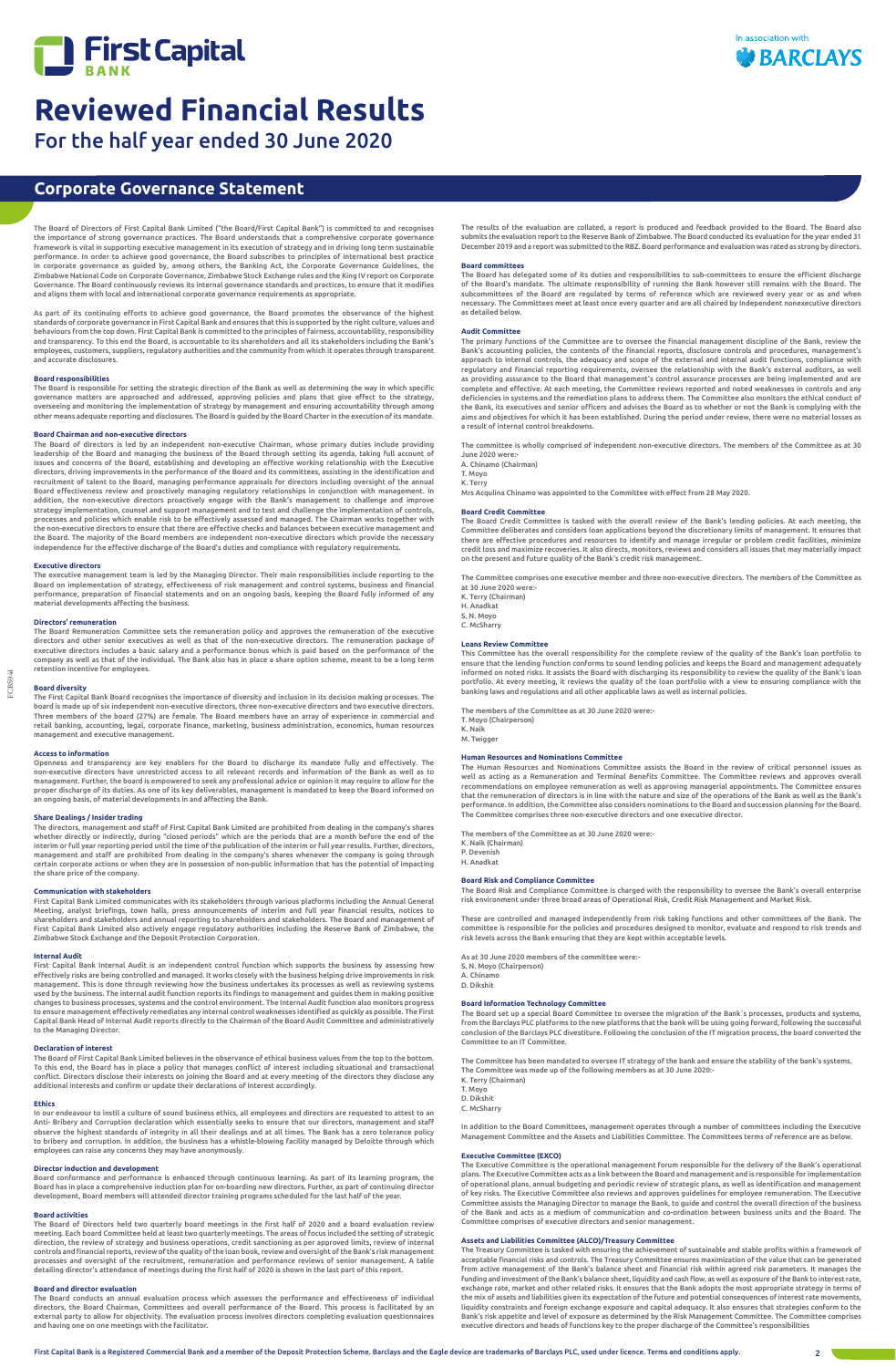



# **Reviewed Financial Results**

For the half year ended 30 June 2020

# FCB5941

First Capital Bank is a Registered Commercial Bank and a member of the Deposit Protection Scheme. Barclays and the Eagle device are trademarks of Barclays PLC, used under licence. Terms and conditions apply. 3

## **Corporate Governance Statement**

## **Board and committees attendance half year 2020**

| <b>Main Board</b> |                       |                |       |
|-------------------|-----------------------|----------------|-------|
| <b>Name</b>       | <b>Total Meetings</b> | <b>Present</b> | LOA** |
| P. Devenish       | 3                     | 3              | Nil   |
| M. Twigger        | 3                     | 3              | Nil   |
| T. Moyo           | 3                     | 3              | Nil   |
| S.N. Moyo         | 3                     | 3              | Nil   |
| H. Anadkat        | 3                     | 3              | Nil   |
| D. Dikshit        | 3                     | 3              | Nil   |
| K. Terry          | 3                     | 3              | Nil   |
| K. Naik           | 3                     | 3              | Nil   |
| C. McSharry       | 3                     | 3              | Nil   |
| T. Mukuku         | 3                     | 3              | Nil   |

\* Mrs Acqulina Chinamo was appointed to the board with effect from 28 May 2020

| <b>Audit committee</b>                   |                       |                |       |
|------------------------------------------|-----------------------|----------------|-------|
| <b>Name</b>                              | <b>Total Meetings</b> | <b>Present</b> | LOA** |
| T. Moyo                                  |                       |                | Nil   |
| K. Terry                                 |                       |                | Nil   |
| Human resources & nominations committee. |                       |                |       |

| <b>Total Meetings</b> | <b>Present</b> | <b>LOA**</b> |
|-----------------------|----------------|--------------|
|                       | 2              | Nil          |
|                       | 2              | Nil          |
|                       |                | Nil          |
| 2                     | 2              | Nil          |
|                       | 2              | Nil          |
|                       |                |              |

| <b>Credit committee</b> |                       |                |          |
|-------------------------|-----------------------|----------------|----------|
| <b>Name</b>             | <b>Total Meetings</b> | <b>Present</b> | $LOA***$ |
| K. Terry                | 10                    | 10             | Nil      |
| H. Anadkat              | 10                    | 10             | Nil      |
| S.N. Moyo               | 10                    | 10             | Nil      |
| C. McSharry             | 10                    | 10             | Nil      |

| <b>Loans review committee</b> |                       |                |          |
|-------------------------------|-----------------------|----------------|----------|
| <b>Name</b>                   | <b>Total Meetings</b> | <b>Present</b> | $LOA***$ |
| T. Moyo                       |                       |                | Nil      |
| K. Naik                       |                       |                | Nil      |
| P. Devenish                   |                       |                | Nil      |
| C. McSharry                   |                       |                | Nil      |
| M. Twigger                    |                       |                | Nil      |

## **Risk and Compliance committee Name Total Meetings Present LOA\*\***

| S.N. Moyo                  | 2                     |                | Nil      |
|----------------------------|-----------------------|----------------|----------|
| D. Dikshit                 | 2                     | 2              | Nil      |
| <b>Migration Committee</b> |                       |                |          |
|                            |                       |                |          |
| <b>Name</b>                | <b>Total Meetings</b> | <b>Present</b> | $LOA***$ |
| K. Terry                   | 4                     | 4              | Nil      |
| T. Moyo                    | 4                     | 4              | Nil      |
| D. Dikshit                 | 4                     | 4              | Nil      |
| M. Twigger                 |                       |                | Nil      |
| C. McSharry                | 4                     | 4              | Nil      |
|                            |                       |                |          |

\* Mrs Acqulina Chinamo was appointed to the board with effect from 28 May 2020. \*\* LOA – Leave of absence granted.

## **Directors Shareholding**

The following is a schedule of the directors' shareholdings in the Bank as at 30 June 2020;

| P. Devenish   | Nil        |
|---------------|------------|
| S.N.Moyo      | Nil        |
| T. Movo       | Nil        |
| H. Anadkat *  | 16 062 222 |
| D. Dikshit *  | Nil        |
| M. Twigger    | Nil        |
| K. Terry      | Nil        |
| K. Naik       | 4018718    |
| A. Chinamo    | Nil        |
| C. McSharry   | Nil        |
| Taitos Mukuku | Nil        |
|               |            |

\*Mr Hitesh Anadkat and Mr Dheeraj Dikshit hold some indirect interest in Afcarme Holdings Zimbabwe (Private) Limited, which in turn holds shares in the Bank.

## **Half Year Financial Results**

The Directors are responsible for the preparation and integrity of the financial results and related financial information contained in this report. The financial results are prepared in accordance with international accounting practices and they incorporate responsible disclosure to ensure that the information contained therein is both relevant and reliable. However, compliance with International Financial Reporting Standards (IFRS) could not be fully achieved. Refer to note 2.1(d) These reviewed financial results have been prepared under the supervision of Taitos Mukuku CA (Z) PAAB Registered Accountant No.0281.

## **Compliance**

The Board is of the view that the Bank complied with the applicable laws and regulations throughout the reporting period.

**By Order of the Board**

## **V. Mutandwa Company Secretary**

**30 July 2020**



We believe in convenient and smart banking on the go. Our mobile banking app gives you more than just secure and unlimited access to your accounts, but a lot more.

In association with **BARCLAYS** 

Belief comes first. 0O

www.firstcapitalbank.co.zw

First Capital Bank is a Registered Commercial Bank and a member of the Deposit Protection Scheme.<br>Barclays and the Eagle device are trademarks of Barclays PLC, used under licence. Terms and conditions apply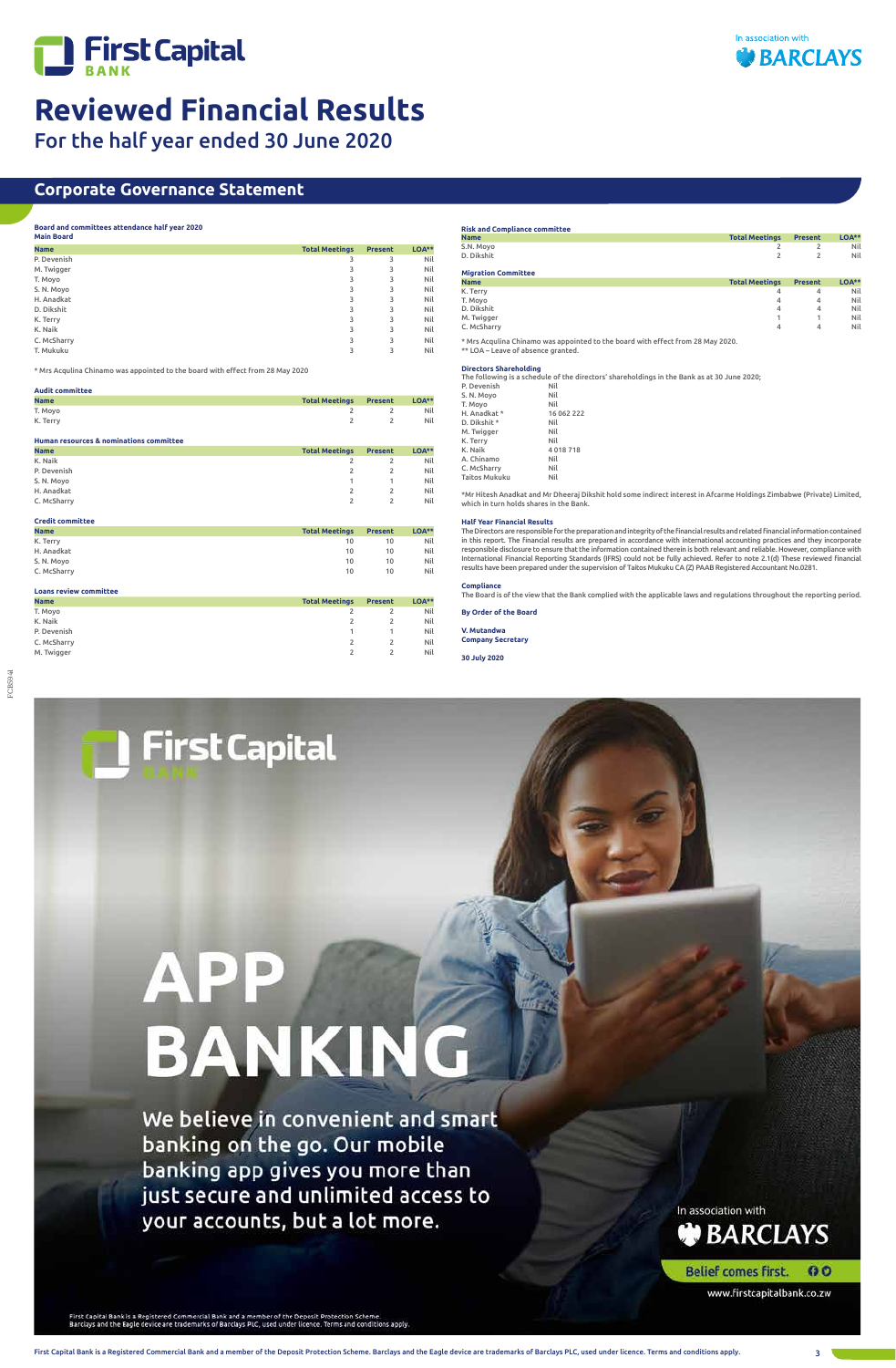

 $Inflation$  adjusted  $\overline{\phantom{A}}$ 



# **Reviewed Financial Results**

For the half year ended 30 June 2020

FCB5941

# **Statement of Financial Position**

## as at 30 June 2020

## **Statement of Cash Flows**

for the half year ended 30 June 2020

# **Statement of Comprehensive Income**

## for the half year ended 30 June 2020

|                                                                                                                             |                | <b>Inflation adjusted</b>        |                    | *Historical        |                 |  |
|-----------------------------------------------------------------------------------------------------------------------------|----------------|----------------------------------|--------------------|--------------------|-----------------|--|
|                                                                                                                             |                | 30.06.2020 30.06.2019 30.06.2020 |                    |                    | 30.06.2019      |  |
|                                                                                                                             | <b>Notes</b>   | <b>ZWL000</b>                    | <b>ZWL000</b>      | <b>ZWL000</b>      | <b>ZWL000</b>   |  |
| Interest income                                                                                                             | 3              | 253 572                          | 261 143            | 155 593            | 20893           |  |
| Interest expense                                                                                                            | 4              | (24048)                          | (19412)            | (17096)            | (1548)          |  |
| Net interest income                                                                                                         |                | 229 524                          | 241731             | 138 497            | 19 345          |  |
| Net fee and commission income                                                                                               | 5              | 301 092                          | 270 249            | 187 532            | 23 450          |  |
| Net trading and foreign exchange income                                                                                     | 6              | 213 135                          | 56 628             | 141 342            | 4 1 2 4         |  |
| Net investment and other income                                                                                             | $\overline{7}$ | 22 0 24                          | 9030               | 11 4 38            | 754             |  |
| Fair value gain on investment property                                                                                      | 20             | 62 104                           | 88 209             | 177 614            | 17 297          |  |
| <b>Total non interest income</b>                                                                                            |                | 598 355                          | 424 116            | 517926             | 45 625          |  |
| <b>Total income</b>                                                                                                         |                | 827 879                          | 665 847            | 656 423            | 64 970          |  |
| Impairment losses on loans and other receivables                                                                            | 11             | (48183)                          | (113361)           | (40133)            | (11331)         |  |
| <b>Net operating income</b>                                                                                                 |                | 779 696                          | 552 486            | 616 290            | 53 639          |  |
| Staff costs                                                                                                                 | 8              | (156 893)                        | (208622)           | (85801)            | (16610)         |  |
| Infrastructure costs                                                                                                        | 9              | (165328)                         | (211109)           | (75473)            | (16023)         |  |
| Administration and general expenses                                                                                         | 10             | (236035)                         | (176791)           | (155 791)          | (13698)         |  |
| <b>Operating expenses</b>                                                                                                   |                | (558256)                         | (596 522)          | (317065)           | (46331)         |  |
|                                                                                                                             |                |                                  |                    |                    |                 |  |
| Net monetary loss                                                                                                           |                | (62, 480)                        | (296077)           |                    |                 |  |
| Share of profits of joint venture<br>Profit/(loss) before tax                                                               | 22             | 130 562<br>289 522               | 315 494<br>(24619) | 523 365<br>822 590 | 56835<br>64 143 |  |
| Taxation                                                                                                                    | 12             | (84738)                          | (39823)            | (56077)            | 3980            |  |
| Profit/(loss) for the period                                                                                                |                | 204 784                          | (64442)            | 766 513            | 68 123          |  |
| Other comprehensive income<br>Items that will not be reclassified subsequently to profit or loss                            |                |                                  |                    |                    |                 |  |
| Gain on property revaluations                                                                                               |                | 221864                           | 351364             | 587 906            | 57 524          |  |
| Deferred tax<br>Net (loss)/gain on financial assets at fair value through other comprehensive                               |                | (54845)                          | (86857)            | (145330)           | (14812)         |  |
| income (FVOCI)                                                                                                              |                | (8152)                           | (69700)            | 34 2 8 1           |                 |  |
| Deferred tax                                                                                                                |                | 618                              |                    | (1506)             |                 |  |
| Total other comprehensive gain for revaluation and equity securities                                                        |                | 159 485                          | 194 807            | 475 351            | 42712           |  |
| Items that may be reclassified subsequently to profit or loss:                                                              |                |                                  |                    |                    |                 |  |
| Net gain/ (loss) on financial assets - debt securities                                                                      |                |                                  | 1 1 3 3            |                    | (303)           |  |
| Deferred tax                                                                                                                |                |                                  | (292)              |                    | 78              |  |
| Total other comprehensive loss on debt securities                                                                           |                |                                  | 841                |                    | (225)           |  |
| Total other comprehensive income                                                                                            |                | 159 485                          | 195 648            | 475 351            | 42 487          |  |
|                                                                                                                             |                |                                  |                    |                    |                 |  |
| Total comprehensive income                                                                                                  |                | 364 269                          | 131 206            | 1241864            | 110 610         |  |
| Earnings/ (loss) per share                                                                                                  |                |                                  |                    |                    |                 |  |
| Basic (cents per share)                                                                                                     |                | 9.50                             | (2.98)             | 35.56              | 3.16            |  |
| Diluted (cents per share)                                                                                                   |                | 9.49                             | (2.99)             | 35.53              | 3.16            |  |
| Headline (cents per share)                                                                                                  |                | 3.79                             | (13.64)            | 4.49               | 3.16            |  |
|                                                                                                                             |                |                                  |                    |                    |                 |  |
| *The historic amounts are shown as supplementary information. This information does not comply with International Financial |                |                                  |                    |                    |                 |  |

\*The historic amounts are shown as supplementary information. This information does not comply with International Financial<br>Reporting Standards in that it has not taken account of the requirements of International Accounti

|                                                       |              | <b>Inflation adjusted</b> |                          | *Historical          |               |
|-------------------------------------------------------|--------------|---------------------------|--------------------------|----------------------|---------------|
|                                                       |              | 30.06.2020                | 31.12.2019 30.06.2020    |                      | 31.12.2019    |
|                                                       | <b>Notes</b> | <b>ZWL000</b>             | <b>ZWL000</b>            | <b>ZWL000</b>        | <b>ZWL000</b> |
| <b>Assets</b>                                         |              |                           |                          |                      |               |
| Cash and bank balances                                | 13           | 4390057                   | 2957692                  | 4 3 9 0 0 5 7        | 1 128 936     |
| Derivative financial instruments                      | 14           | 1 1 2 0                   | $\overline{\phantom{a}}$ | 1 1 2 0              |               |
| Investment securities                                 | 15           | 362731                    | 607 290                  | 362731               | 231800        |
| Loans and receivables from banks                      | 16           | 52                        | 8550                     | 52                   | 3 2 6 3       |
| Loans and advances to customers                       | 17           | 1 175 667                 | 1863325                  | 1 175 667            | 711 222       |
| Other assets                                          | 18           | 1 247 482                 | 802 312                  | 1151988              | 278 471       |
| Property and equipment                                | 19           | 847 613                   | 658786                   | 828 574              | 238 398       |
| Investment properties                                 | 20           | 248 921                   | 186 817                  | 248 921              | 71 307        |
| Investment in joint venture                           | 22           | 765851                    | 635 289                  | 765851               | 242 487       |
| Intangible assets                                     | 21           | 129 300                   | 140 800                  | 16 5 24              | 18025         |
| Right of use assets                                   | 23           | 170 929                   | 142 319                  | 60 30 2              | 16 0 61       |
| Current tax asset                                     |              | 16 3 5 2                  | 14764                    | 16 3 5 2             | 5 6 3 5       |
| <b>Total assets</b>                                   |              | 9 3 5 6 0 7 5             |                          | 8 017 944 9 018 139  | 2945605       |
|                                                       |              |                           |                          |                      |               |
| <b>Liabilities</b>                                    |              |                           |                          |                      |               |
| Derivative financial instruments                      | 14           | 367                       |                          | 367                  |               |
| Lease liabilities                                     | 23           | 57823                     | 42 2 7 1                 | 57823                | 16 135        |
| Deposits from banks                                   | 24           | 41 124                    | 103 168                  | 41 124               | 39 379        |
| Deposits from customer                                | 25           | 5 655 776                 | 5 3 6 2 4 3 8            | 5 655 776            | 2046816       |
| Provisions                                            | 26           | 20 12 1                   | 18 607                   | 20 121               | 7 1 0 2       |
| Other liabilities                                     | 27           | 1044376                   | 381 487                  | 1041806              | 142 817       |
| Deferred tax liabilities                              | 29           | 317498                    | 204 326                  | 249 473              | 53737         |
| Balances due to group companies                       | 35.4         | 143 120                   | 193792                   | 143 120              | 73 967        |
| <b>Total liabilities</b>                              |              | 7280205                   |                          | 6 30 6 089 7 209 610 | 2 3 7 9 9 5 3 |
|                                                       |              |                           |                          |                      |               |
| Equity                                                |              |                           |                          |                      |               |
| <b>Capital and reserves</b>                           |              |                           |                          |                      |               |
| Share capital                                         | 30.1         | 4 1 7 9                   | 4 1 7 9                  | 216                  | 216           |
| Share premium                                         | 30.1         | 462 016                   | 461846                   | 24 007               | 23 837        |
| Non - distributable reserves                          | 30.2         | 150 830                   | 150 830                  | 7785                 | 7785          |
| Fair value through other comprehensive income reserve | 30.3         | 40798                     | 48 3 3 2                 | 57083                | 24 30 8       |
| <b>Revaluation reserves</b>                           | 30.4         | 473 589                   | 306 570                  | 613950               | 171 374       |
| Impairment reserve                                    | 30.2         | 1715                      | 2050                     | 1715                 | 783           |
| Share - based payment reserve                         | 30.5         | 23 8 64                   | 23 953                   | 1 1 8 4              | 1 2 7 3       |
| Retained earnings                                     |              | 918 879                   | 714 095                  | 1 102 589            | 336 076       |
| <b>Total equity</b>                                   |              | 2075870                   | 1711855                  | 1808529              | 565 652       |
| <b>Total equity and liabilities</b>                   |              | 9 3 5 6 0 7 5             | 8 0 1 7 9 4 4            | 9 0 18 13 9          | 2945605       |
|                                                       |              |                           |                          |                      |               |

\*The historic amounts are shown as supplementary information. This information does not comply with International Financial<br>Reporting Standards in that it has not taken account of the requirements of International Accounti

\*The historic amounts are shown as supplementary information. This information does not comply with International Financial<br>Reporting Standards in that it has not taken account of the requirements of International Accounti for Hyperinflationary Economies. As a result the auditors have not issued a review conclusion on the historic financial information.



 **Revaluation**  reserves In

|                                                                       |                |                          | 30.06.2020 30.06.2019 30.06.2020 30.06.2019 |                          |               |
|-----------------------------------------------------------------------|----------------|--------------------------|---------------------------------------------|--------------------------|---------------|
|                                                                       | <b>Notes</b>   | <b>ZWL000</b>            | <b>ZWL000</b>                               | <b>ZWL000</b>            | <b>ZWL000</b> |
| Cash flows from operating activities                                  |                |                          |                                             |                          |               |
| Profit/(loss) before tax                                              |                | 289 522                  | (24619)                                     | 822 590                  | 64 143        |
| Adjustments for non - cash items:                                     |                |                          |                                             |                          |               |
| Depreciation of property and equipment and software amortisation      |                | 57706                    | 53 158                                      | 8 6 4 3                  | 2 6 4 3       |
| Impairment loss on financial assets                                   | 11             | 48 3 8 0                 | 114 264                                     | 40 250                   | 11 404        |
| Share of profit from joint venture                                    | 22             | (130 562)                | (315 494)                                   | (523 365)                | (56835)       |
| Effect of fair value gain on investment property                      | 20             | (62104)                  | (88209)                                     | (177614)                 | (17297)       |
| Dividend income from investment securities                            | $\overline{7}$ | (18511)                  | (5947)                                      | (9315)                   | (507)         |
| Profit on disposal of property and equipment                          |                | (1582)                   | (85)                                        | (915)                    | (6)           |
| Interest accrued on investment securities                             |                | (14721)                  | (132632)                                    | (8723)                   | (9978)        |
| Staff loan prepayment amortisation                                    |                |                          |                                             |                          |               |
| <b>IFRS 16 finance cost</b>                                           |                | (1682)<br>4984           | (315)<br>4832                               | (2972)<br>3 2 1 3        | (416)<br>412  |
|                                                                       |                |                          |                                             |                          |               |
| Net monetary loss                                                     |                | 62 481                   | 296 077                                     |                          |               |
| Share based payment expense                                           |                |                          | 98                                          |                          | 12            |
| Derivative (assets)/liabilities                                       |                | (753)                    | 4 3 0 8                                     | (753)                    | 514           |
| Cash flow from operating activities before changes in working capital |                | 233 158                  | (94564)                                     | 151039                   | (5911)        |
|                                                                       |                |                          |                                             |                          |               |
| Decrease/(increase) in loans and advances to customers                |                | 709 249                  | 904 905                                     | (483 833)                | (82062)       |
| Increase in other assets                                              |                |                          | (225 099) (1377 186)                        | (891739)                 | (158486)      |
| Increase/(decrease) deposits from customers                           |                | 293 338                  |                                             | $(351)$ 3 608 960        | 480 483       |
| Increase in other liabilities                                         |                | 613730                   | 601792                                      | 982093                   | 95 675        |
| Corporate income tax paid                                             |                | (25316)                  | (35999)                                     | (17879)                  | (4300)        |
| Payments into restricted bank balances                                |                | 395 585                  | (520018)                                    | 77 495                   | (95391)       |
| Net cash generated from or (used in) operating activities             |                | 1994 645                 |                                             | (521 421) 3 426 136      | 229 935       |
|                                                                       |                |                          |                                             |                          |               |
| Cash flows from investing activities                                  |                |                          |                                             |                          |               |
| Purchase of property, equipment and intangible assets                 |                | (11 573)                 | (74378)                                     | (7240)                   | (7778)        |
| Proceeds from sale of property and equipment                          |                | 1896                     | 78                                          | 1215                     | 6             |
| Dividends received from investment securities                         |                | 18 5 11                  | 5947                                        | 9315                     | 507           |
| Interest received from investment securities                          |                | 20 5 9 3                 | 331 267                                     | 7025                     | 22 679        |
| Purchase of investments securities                                    |                |                          | $(129 785)$ $(1749 490)$                    | (94936)                  | (141 272)     |
| Proceeds from sale and maturities of investment securities            |                | $\overline{\phantom{a}}$ | 5 384 232                                   | $\overline{\phantom{a}}$ | 405 191       |
| Net cash (used in) or generated from investing activities             |                |                          | $(100358)$ 3897656                          | (84621)                  | 279 333       |
|                                                                       |                |                          |                                             |                          |               |
| Cash flows from financing activities                                  |                |                          |                                             |                          |               |
| Proceeds from issue of shares under a share based payment plan        |                | 81                       | $\overline{\phantom{a}}$                    | 81                       |               |
| IFRS 16 lease payments                                                |                | (14154)                  | (18548)                                     | (8207)                   | (1462)        |
| Net cash used in financing activities                                 |                | (14073)                  | (18548)                                     | (8126)                   | (1462)        |
| Net cash and cash equivalents                                         |                |                          | 1880 214 3357 687                           | 3 3 3 3 3 8 9            | 507879        |
|                                                                       |                |                          |                                             |                          |               |
|                                                                       |                |                          |                                             |                          |               |
| Cash and cash equivalents at the beginning of the period              |                | 2 3 5 0 2 5 4            | 1842505                                     | 897079                   | 113 220       |
| Cash and cash equivalents at the end of the period                    | 13.1           | 4 2 3 0 4 6 8            | 5 200 192                                   | 4 230 468                | 621099        |
|                                                                       |                |                          |                                             |                          |               |

## **Statement of Changes in Equity**

## for the half year ended 30 June 2020

| *Historical 2020                                           | <b>Share capital</b><br><b>ZWL000</b> | <b>Share</b><br>premium<br><b>ZWL000</b> | Non-distributable<br>reserves<br><b>ZWL000</b> | <b>Fair value</b><br>through other<br>comprehensive income<br><b>ZWL000</b> | <b>Revaluation</b><br>reserves<br><b>ZWL000</b> | Impairment reserve<br><b>ZWL000</b> | Share-based<br>payment reserve<br><b>ZWL000</b> | <b>Retained</b><br>earnings<br><b>ZWL000</b> | <b>Total equity</b><br><b>ZWL000</b> |
|------------------------------------------------------------|---------------------------------------|------------------------------------------|------------------------------------------------|-----------------------------------------------------------------------------|-------------------------------------------------|-------------------------------------|-------------------------------------------------|----------------------------------------------|--------------------------------------|
| Balance at 1 January 2020                                  | 216                                   | 23 8 37                                  | 7785                                           | 24 30 8                                                                     | 171 374                                         | 783                                 | 1 2 7 3                                         | 336 076                                      | 565 652                              |
| Profit for the period                                      |                                       |                                          |                                                |                                                                             |                                                 |                                     | $\overline{\phantom{m}}$                        | 766 513                                      | 766 513                              |
| Other comprehensive income for the period                  | $\sim$                                |                                          |                                                | 32775                                                                       | 442 576                                         |                                     |                                                 |                                              | 475 351                              |
| Total comprehensive income for the period                  |                                       |                                          |                                                | 32775                                                                       | 442 576                                         |                                     |                                                 | 766 513                                      | 1241864                              |
|                                                            |                                       |                                          |                                                |                                                                             |                                                 |                                     |                                                 |                                              |                                      |
| Issue of ordinary shares under share - based payment plans | $\overline{a}$                        | 170                                      |                                                | $\overline{\phantom{a}}$                                                    |                                                 |                                     | (89)                                            | $\sim$                                       | 81                                   |
| Impairment of FVOCI financial assets                       | $\sim$                                |                                          |                                                | $\qquad \qquad \blacksquare$                                                |                                                 | 932                                 |                                                 |                                              | 932                                  |
| Balance at 30 June 2020                                    | 216                                   | 24 007                                   | 7785                                           | 57083                                                                       | 613 950                                         | 1715                                | 1 1 8 4                                         | 1 102 589                                    | 1808529                              |

\*The historic amounts are shown as supplementary information. This information does not comply with International Financial Reporting Standards in that it has not taken account of the requirements of International Accounti

**Inflation adjusted 2020**

 **Share capital Share premium Non-distributable** 

 **Fair value through other comprehensive income** 

 **Share-based payment reserve**   **Retained earnings Total equity** 

| Inflation adjusted 2020                                    | capital       | premium       | <b>reserves</b> | comprehensive income     | reserves      | Impairment reserve | payment reserve | earnings      | <b>Total equity</b> |
|------------------------------------------------------------|---------------|---------------|-----------------|--------------------------|---------------|--------------------|-----------------|---------------|---------------------|
|                                                            | <b>ZWL000</b> | <b>ZWL000</b> | <b>ZWL000</b>   | <b>ZWL000</b>            | <b>ZWL000</b> | <b>ZWL000</b>      | <b>ZWL000</b>   | <b>ZWL000</b> | <b>ZWL000</b>       |
| Balance at 1 January 2020                                  | 4 1 7 9       | 461846        | 150 830         | 48 3 32                  | 306 570       | 2050               | 23 9 53         | 714 095       | 1711855             |
| Profit for the period                                      |               |               |                 |                          |               |                    |                 | 204 784       | 204 784             |
| Other comprehensive income for the period                  |               |               |                 | (7534)                   | 167 019       |                    |                 |               | 159 485             |
| Total comprehensive income for the period                  |               |               |                 | (7534)                   | 167019        |                    |                 | 204 784       | 364 269             |
|                                                            |               |               |                 |                          |               |                    |                 |               |                     |
| Issue of ordinary shares under share - based payment plans |               | 170           |                 |                          |               |                    | (89)            |               | 81                  |
| Impairment of FVOCI financial assets                       |               |               |                 | $\overline{\phantom{a}}$ |               | (335)              |                 |               | (335)               |
| Balance at 30 June 2020                                    | 4 1 7 9       | 462 016       | 150 830         | 40798                    | 473 589       | 1715               | 23 8 64         | 918 879       | 2075870             |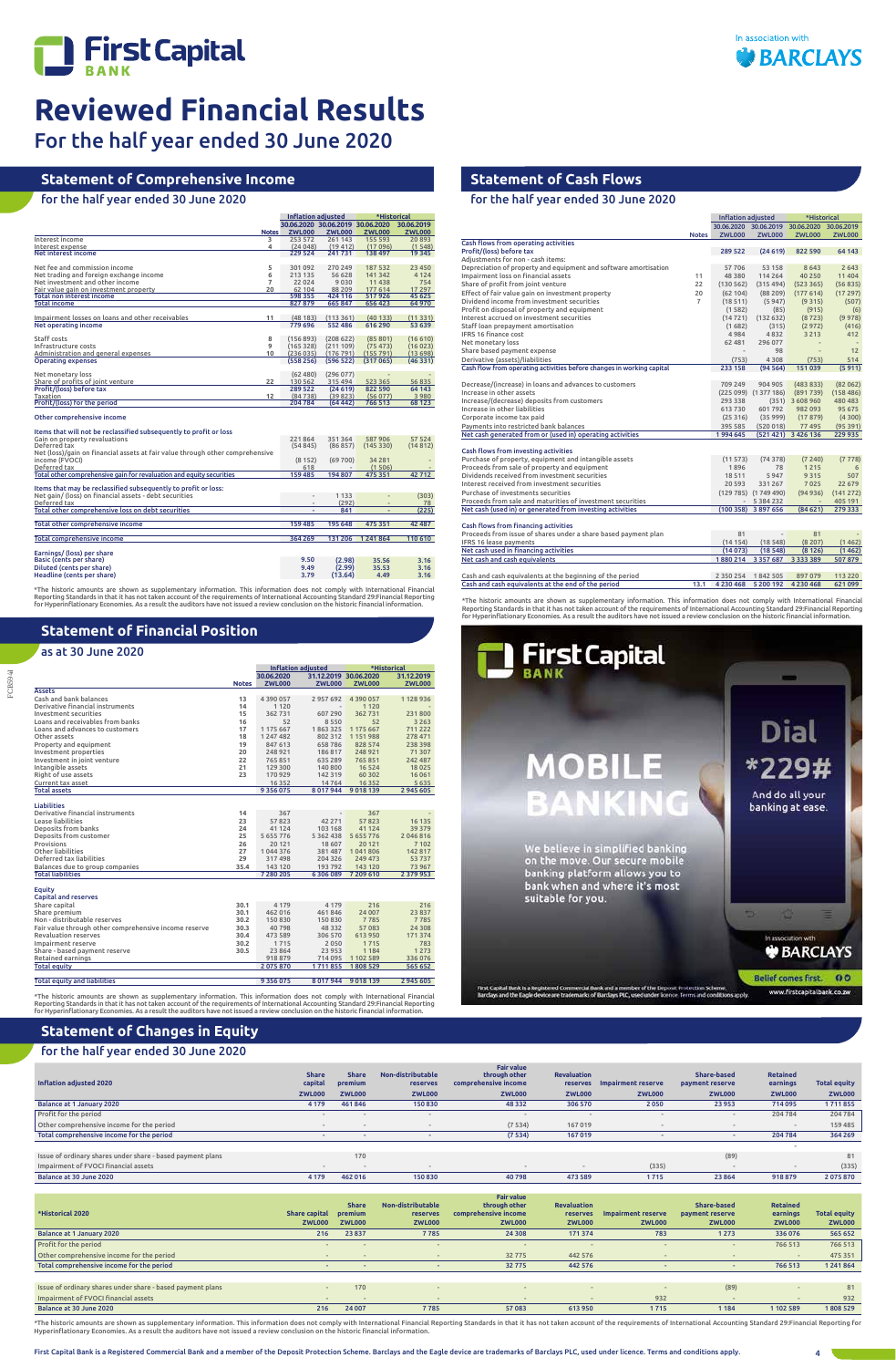

FCB5941

1.1. General information

First Capital Bank Limited ("the Bank") provides retail, corporate and investment banking services in Zimbabwe. The Bank which is incorporated and domiciled in Zimbabwe is a registered commercial bank under the Zimbabwe Banking Act Chapter (24:20). The ultimate parent company is FMBcapital Holdings PLC incorporated in Mauritius. The Bank has a primary listing on the Zimbabwe Stock Exchange.

## 2.1(a) Basis of preparation

The reviewed financial results have been prepared on the basis of IAS 29:Financial Reporting for Hyperinflationary Economies, IAS34 Interim Financial Reporting as well as the requirements of the Companies Act (Chapter 24.03) and the Banking Act (Chapter 24.20). However, full compliance with IFRS could not be achieved. Refer to note 2.1(d)

The following All items CPI indices were used to prepare the financial results:

| <b>Dates</b>  | <b>All items CPI Indices</b> | <b>Conversion factors</b> |
|---------------|------------------------------|---------------------------|
| June 2020     | 1445.21                      |                           |
| December 2019 | 551.6                        | 2.62                      |
| June 2019     | 172.61                       | 8.73                      |

The procedures applied for the above restatement are as follows:

Financial statements prepared in the currency of a hyper-inflationary economy are stated in terms of the closing Consumer Price Index ("CPI") at the end of the reporting period. The historical cost financial information is re-stated for the changes in purchasing power (inflation), and corresponding figures for the prior period are restated in the same terms.

The Bank used the interbank exchanges rates to convert foreign currency transactions and balances in the financial results. The interbank exchanges rates were determined by management as appropriate given that during this period the Bank can demonstrate transactions where customers were buying and selling foreign currency at interbank rates and<br>the Bank also purchased foreign currency at interbank rates for its own use.

Monetary assets and liabilities are not restated while non-monetary assets and liabilities that are not carried at amounts current at balance sheet date and components of shareholders' equity are restated by the relevant monthly conversion factors.

All items in the income statement are restated by applying the relevant monthly, yearly average or year-end conversion factors. The effect of inflation on the net monetary position of the Bank is included in the income statement as a monetary loss adjustment.

The reviewed financial results are showing both the inflation adjusted and historical financial information with the inflation adjusted financial information being the primary set. The historical cost financial statements have been provided as supplementary information and as a result the auditors have not expressed an opinion on them.

## 2.1(b) Accounting policies

The accounting policies applied in the preparation of the reviewed financial results are consistent with the most recent financial statements for the year ended 31 December 2019.

## 2.1(c) Functional and presentation currency

The financial results are presented in Zimbabwe Dollars (ZWL), the functional and presentation currency of the Bank.

## 2.1(d) Non compliance with IAS 21

The Bank could not apply a market exchange rate to foreign currency transactions that happened between October 2018 and February 2019 due to the requirements of (S.I.) 33, as a result some of the June 2019 comparative balances are materially misstated.

## 2.1(e) Conversion of Foreign currency transactions and balances at Interbank Exchanges rates

## 2.1(f) Auditor's review conclusion

These abridged interim financial results for the six months ended 30 June 2020 have been reviewed by Deloitte & Touche and a modified review conclusion issued thereon. The review report carries a qualified conclusion with respect to the following matters that impact the comparative period ended 30 June 2019:

- Non–compliance with International Accounting Standard 21 "The Effects of Changes in Foreign Exchange Rates" in accounting for the change in functional currency in the comparative period. • Non- compliance with International Financial reporting Standard 9 – "Financial Instruments" in the recognition and
- measurement of the legacy debt financial asset in the comparative period.
- Inability to substantiate the discount rate applied on the valuation of properties in the comparative period.

The review conclusion includes an "emphasis of matter" paragraph regarding the Bank's ability to meet the Reserve Bank of Zimbabwe's capital requirements by the deadline of 31 December 2020. In addition the, report draws attention to note 2.1(e). This note details the Bank's judgements in concluding on the appropriateness of applying the interbank exchange rate in the preparation of the interim financial results for the period ended 30 June 2020.

> Current tax Normal tax - current period (20 308) - (7 163) - Total current tax (20 308) (7 163) Deferred tax Deferred tax expense recognised in the current period (64 430) (39 823) (48 914) 3 980 Total deferred tax (64 430) (39 823) (48 914) 3 980 Total income tax charge recognised in the current period (84 738) (39 823) (56 077) 3 980



## 5 Net fee and commission incom

The auditors' report has been made available to management and those charged with the governance of First Capital Bank Limited. The engagement partner responsible for this review is Tumai Mafunga.

|   |                                                            | Inflation adjusted |                                  | <b>Historical</b> |               |
|---|------------------------------------------------------------|--------------------|----------------------------------|-------------------|---------------|
|   |                                                            |                    | 30.06.2020 30.06.2019 30.06.2020 |                   | 30.06.2019    |
| 3 | Interest income                                            | <b>ZWL000</b>      | <b>ZWL000</b>                    | <b>ZWL000</b>     | <b>ZWL000</b> |
|   | <b>Bank balances</b>                                       | 23 374             | 1030                             | 17 541            | 81            |
|   | Loans and receivables from banks and investment securities | 14721              | 137 058                          | 8723              | 10854         |
|   | Loans and advances to customers                            | 215 477            | 123 055                          | 129 329           | 9958          |
|   | <b>Total interest income</b>                               | 253 572            | 261 143                          | 155 593           | 20893         |
|   |                                                            |                    |                                  |                   |               |
| 4 | Interest expense                                           |                    |                                  |                   |               |
|   | <b>IFRS16 lease interest</b>                               | (4984)             | (4832)                           | (3 214)           | (412)         |
|   | Deposits from banks                                        | (231)              | (543)                            | (124)             | (65)          |
|   | <b>Customer deposits</b>                                   | (18833)            | (14037)                          | (13758)           | (1071)        |

## Fee and commission income

| Fee and commission income         | 301952   | 275851 | 188 027                  | 23 8 91 |
|-----------------------------------|----------|--------|--------------------------|---------|
| Cash withdrawal fees              | 57456    | 68 113 | 35 120                   | 6 2 7 8 |
| Card based transaction fees       | 43 2 5 2 | 15931  | 28 401                   | 1280    |
| Guarantees                        | 10 647   | 19 990 | $\overline{\phantom{a}}$ | 1409    |
| <b>Commission received</b>        | 110 787  | 79 999 | 78 001                   | 8376    |
| Insurance commission received     | 563      | 1717   | 301                      | 138     |
| Account activity fees/ledger fees | 79 247   | 90 101 | 46 204                   | 6410    |
|                                   |          |        |                          |         |

Total interest expense (24 048) (19 412) (17 096) (1548)

## Fee and commission expense

| Guarantee commissions         | (860)   | (5602)  | (495)   | (441)   |
|-------------------------------|---------|---------|---------|---------|
| Fee and commission expense    | (860)   | (5602)  | (495)   | (441)   |
| Net fee and commission income | 301 092 | 270 249 | 187 532 | 23 4 50 |

Net fee and commission income above excludes amounts included in determining the effective interest rate on financial assets measured at amortised cost.

|   |                                                 | Inflation adjusted       |                                  | <b>Historical</b>            |               |
|---|-------------------------------------------------|--------------------------|----------------------------------|------------------------------|---------------|
|   |                                                 |                          | 30.06.2020 30.06.2019 30.06.2020 |                              | 30.06.2019    |
| 6 | Net trading and foreign exchange income         | <b>ZWL000</b>            | <b>ZWL000</b>                    | <b>ZWL000</b>                | <b>ZWL000</b> |
|   | Net foreign exchange revaluation profit/ (loss) | 84 807                   | (44510)                          | 67 042                       | (3507)        |
|   | Net foreign exchange trading income             | 128 328                  | 101 138                          | 74 300                       | 7901          |
|   | Trading income - financial instruments          | $\overline{\phantom{a}}$ |                                  | $\qquad \qquad \blacksquare$ | (270)         |
|   | Net trading income                              | 213 135                  | 56 628                           | 141 342                      | 4 1 2 4       |

## **Notes to the Financial Results**

## for the year ended 30 June 2020

## General information and statement of compliance

|    |                                                                                                     |                                  | <b>Inflation adjusted</b> | <b>Historical</b>        |                |
|----|-----------------------------------------------------------------------------------------------------|----------------------------------|---------------------------|--------------------------|----------------|
|    |                                                                                                     | 30.06.2020 30.06.2019 30.06.2020 |                           |                          | 30.06.2019     |
| 7  | Net investment and other income                                                                     | <b>ZWL000</b>                    | <b>ZWL000</b>             | <b>ZWL000</b>            | <b>ZWL000</b>  |
|    | Dividend income                                                                                     | 18511                            | 5947                      | 9315                     | 507            |
|    | Gain on disposal of property and equipment                                                          | 1582                             | 85                        | 915                      | 6              |
|    | Rental income                                                                                       | 1404                             | 2 5 4 1                   | 887                      | 199            |
|    | Sundry income<br>Total                                                                              | 527<br>22 0 24                   | 457                       | 321                      | 42<br>754      |
|    |                                                                                                     |                                  | 9030                      | 11438                    |                |
| 8  | <b>Staff costs</b>                                                                                  |                                  |                           |                          |                |
|    | Salaries and allowances                                                                             | (138 299)                        | (179496)                  | (75045)                  | (14308)        |
|    | Social security costs                                                                               | (359)                            | (1337)                    | (261)                    | (105)          |
|    | Pension costs: defined contribution plans                                                           | (11085)                          | (17661)                   | (6282)                   | (1395)         |
|    | Redundancy costs                                                                                    | (1213)                           |                           | (800)                    |                |
|    | Directors` remuneration - for services as management                                                | (5937)                           | (10030)                   | (3413)                   | (790)          |
|    | Share based payments                                                                                |                                  | (98)                      | $\overline{\phantom{a}}$ | (12)           |
|    | <b>Total staff cost</b>                                                                             | (156 893)                        | (208622)                  | (85 801)                 | (16610)        |
|    |                                                                                                     |                                  |                           |                          |                |
|    | Average number of employees during the period:                                                      | 534                              | 717                       | 534                      | 717            |
|    |                                                                                                     |                                  |                           |                          |                |
| 9  | <b>Infrastructure costs</b>                                                                         |                                  |                           |                          |                |
|    | Repairs and maintenance                                                                             | (8205)                           | (14316)                   | (5121)                   | (1 207)        |
|    | Heating, lighting, cleaning and rates                                                               | (10778)                          | (9526)                    | (6082)                   | (1540)         |
|    | Security costs                                                                                      | (6538)                           | (9 223)                   | (4180)                   | (731)          |
|    | Depreciation of property and equipment and right of use asset<br>Software amortisation              | (46206)<br>(11500)               | (51633)<br>(1525)         | (7142)                   | (2097)         |
|    | Operating lease - other costs                                                                       | (1972)                           | (1972)                    | (1501)<br>(1034)         | (546)<br>(126) |
|    | Migration costs - technology                                                                        | (5 944)                          | (93 440)                  | (1726)                   | (8041)         |
|    | Connectivity, software and licences                                                                 | (74185)                          | (29 474)                  | (48687)                  | (1735)         |
|    | <b>Total infrastructure costs</b>                                                                   | (165 328)                        | (211109)                  | (75473)                  | (16023)        |
|    |                                                                                                     |                                  |                           |                          |                |
| 10 | Administration and general expenses                                                                 |                                  |                           |                          |                |
|    | Auditors' remuneration:                                                                             |                                  |                           |                          |                |
|    | Audit related services                                                                              | (4497)                           | (2379)                    | (2719)                   | (176)          |
|    | Consultancy, legal and professional fees                                                            | (4650)                           | (3636)                    | (2794)                   | (267)          |
|    | Subscription, publications and stationery                                                           | (8250)                           | (14237)                   | (4867)                   | (1129)         |
|    | Marketing, advertising and sponsorship                                                              | (4665)                           | (9595)                    | (3050)                   | (811)          |
|    | Travel and accommodation                                                                            | (10947)                          | (18418)                   | (6007)                   | (1642)         |
|    | Entertainment                                                                                       | (13)                             | (109)                     | (7)                      | (9)            |
|    | Cash transportation                                                                                 | (15399)                          | (12442)                   | (8805)                   | (1081)         |
|    | Directors fees                                                                                      | (296)                            | (880)                     | (201)                    | (153)          |
|    | Insurance costs                                                                                     | (10970)                          | (9840)                    | (5917)                   | (880)          |
|    | Telex, telephones and communication                                                                 | (26 152)                         | (22 483)                  | (15016)                  | (1428)         |
|    | Group recharges                                                                                     | (106 772)                        | (63226)                   | (72639)                  | (4364)         |
|    | Card operating expenses                                                                             | (17200)                          | (12084)<br>3446           | (13661)                  | (902)          |
|    | Other administrative and general expenses<br>Migration cost branding & other                        | (26 222)<br>(2)                  | (10908)                   | (20107)<br>(1)           | (175)<br>(681) |
|    | Total administrative and general expenses                                                           | (236035)                         | (176791)                  | (155791)                 | (13698)        |
|    |                                                                                                     |                                  |                           |                          |                |
| 11 | Impairment losses on loans and advances by stage                                                    |                                  |                           |                          |                |
|    | Stage 1                                                                                             |                                  |                           |                          |                |
|    | Loans and advances to customers                                                                     | (20771)                          | (71791)                   | (16793)                  | (6658)         |
|    | Balances with banks - local & nostro                                                                | 27                               | 1334                      | 158                      | (71)           |
|    | Investment securities - treasury bills & bonds                                                      | (1058)                           | 410                       | (933)                    | 614            |
|    | Other assets including RBZ NOP receivable                                                           | (23610)                          | (43609)                   | (20088)                  | (5568)         |
|    | Total                                                                                               | (45 412)                         | (113656)                  | (37656)                  | (11683)        |
|    |                                                                                                     |                                  |                           |                          |                |
|    | Stage 2                                                                                             |                                  |                           |                          |                |
|    | Loans and advances to customers                                                                     | (3146)                           | (240)                     | (2342)                   | 27             |
|    | Total                                                                                               | (3146)                           | (240)                     | (2342)                   | 27             |
|    |                                                                                                     |                                  |                           |                          |                |
|    | Stage 3                                                                                             |                                  |                           |                          |                |
|    | Loans and advances to customers                                                                     | 178                              | (368)                     | (252)                    | 252            |
|    | Total                                                                                               | 178                              | (368)                     | (252)                    | 252            |
|    | Total impairment raised during the period                                                           |                                  |                           |                          |                |
|    |                                                                                                     | (48 380)                         | (114264)                  | (40250)                  | (11404)        |
|    |                                                                                                     |                                  |                           |                          |                |
|    | Recoveries of loans and advances previously written off<br>Statement of comprehensive income charge | 197<br>(48183)                   | 903<br>(113361)           | 117<br>(40 133)          | 73<br>(11331)  |

|    |                                             | <b>Inflation adjusted</b> |                                  | <b>Historical</b> |               |
|----|---------------------------------------------|---------------------------|----------------------------------|-------------------|---------------|
|    |                                             |                           | 30.06.2020 31.12.2019 30.06.2020 |                   | 31.12.2019    |
| 13 | <b>Cash and bank balances</b>               | <b>ZWL000</b>             | <b>ZWL000</b>                    | <b>ZWL000</b>     | <b>ZWL000</b> |
|    | Balances with central bank                  | 336 761                   | 246 551                          | 336761            | 94 107        |
|    | Statutory reserve balance with central bank | 37 260                    | 108 866                          | 37 260            | 41 5 5 4      |
|    | Cash on hand - foreign currency             | 724 410                   | 446 317                          | 724 410           | 170 357       |
|    | Cash on hand - local currency               | 28 3 5 5                  | 5400                             | 28 3 5 5          | 2061          |
|    | Balances due from group companies           | 22 455                    | 2 4 4 7                          | 22 455            | 934           |
|    | Balances with banks abroad                  | 3 241 205                 | 2 149 840                        | 3 241 205         | 820 583       |
|    | <b>Cash and bank balances</b>               |                           | 4 390 446 2 959 421              | 4 3 9 0 4 4 6     | 1129596       |
|    | <b>Expected credit losses</b>               | (389)                     | (1729)                           | (389)             | (660)         |
|    | Net cash and bank balances                  | 4 390 057                 | 2957692                          | 4 3 9 0 0 5 7     | 1128936       |

## 13.1 Cash & cash equivalents

| Cash & bank balances before impairment                    |                              | 4 390 446 2 959 422 4 390 446 |                          | 1 1 29 5 9 6 |
|-----------------------------------------------------------|------------------------------|-------------------------------|--------------------------|--------------|
| Restricted balances with central bank                     | (35376)                      | (62346)                       | (35376)                  | (23797)      |
| Statutory reserve                                         | (37260)                      | (108866)                      | (37260)                  | (41554)      |
| Restricted balances with banks abroad                     | (46270)                      | (343338)                      | (46270)                  | (131050)     |
| Clearing balances with banks                              | 52                           | 8550                          | 52                       | 3 2 6 3      |
| Bank balances due to group companies                      | $\qquad \qquad \blacksquare$ | (2.447)                       | $\overline{\phantom{a}}$ | (934)        |
| Balances due to other banks                               | (41124)                      | (100721)                      | (41124)                  | (38445)      |
| Total cash and cash equivalents - statement of cash flows |                              | 4 230 468 2 350 254 4 230 468 |                          | 897079       |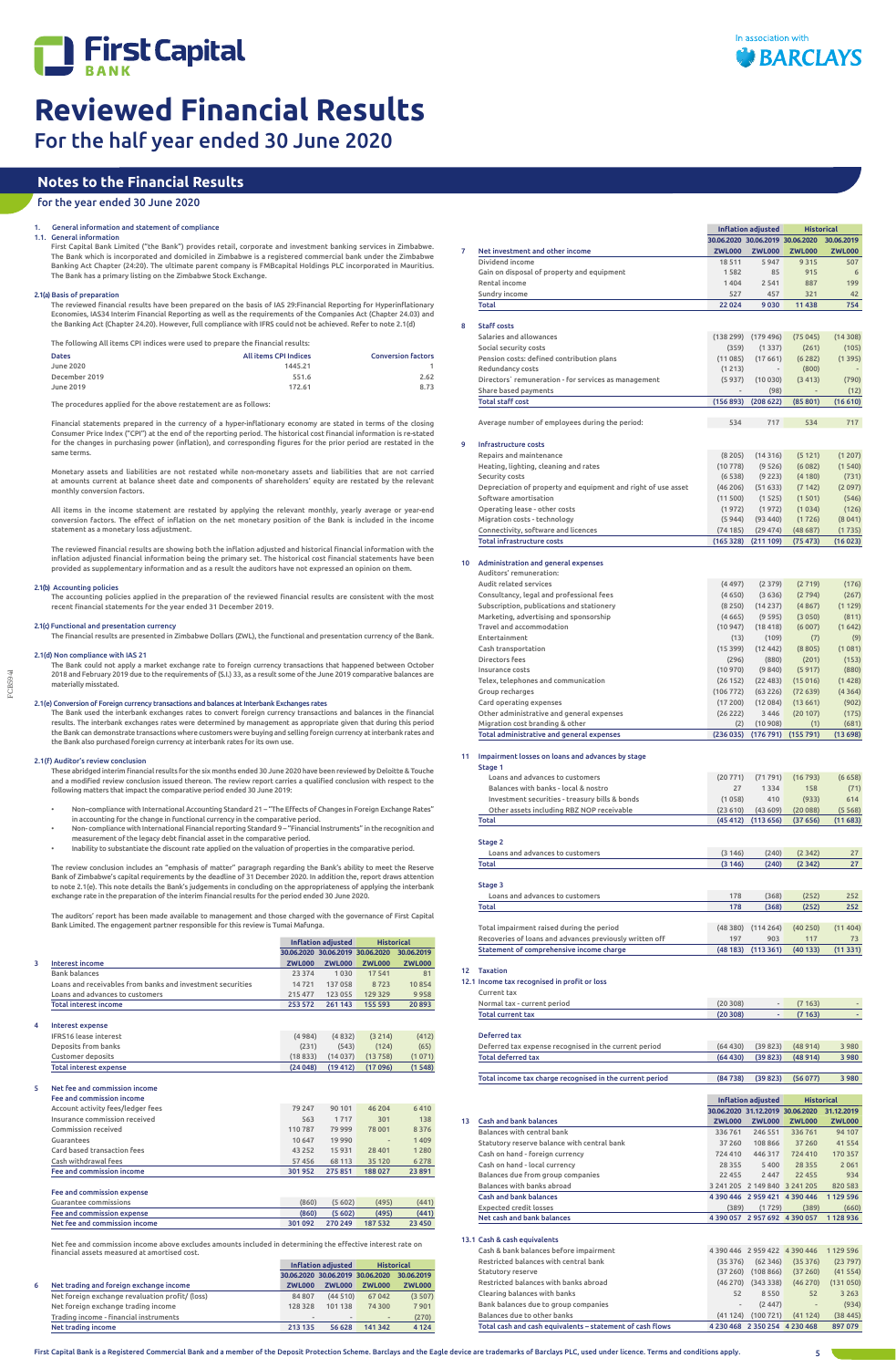

FCB5941

The Bank uses cross-currency swaps to manage the foreign currency risks arising from asset and deposit balances held<br>which are denominated in foreign currencies. Forward exchange contracts are for trading and foreign curre management purposes.

## Carrying amoun

## 14 Derivative financial instruments

The fair value of the derivative financial instruments represents the present value of the positive or negative cash flows, which would have occurred if the rights and obligations arising from that instrument were closed out in an orderly market place transaction at period end.

Carrying amount 367 - 367 - 367 - 367 - 367 - 367 - 367 - 367 - 367 - 367 - 367 - 367 - 367 - 367 - 367 - 367 - 367 - 367 - 367 - 367 - 367 - 367 - 367 - 367 - 367 - 367 - 367 - 367 - 367 - 368 - 368 - 369 - 368 - 369 - 36 \*The amount is net of gross purchases of ZWL298 339 589 and gross sales of ZWL 297 550 447.

## Contract amount

The gross notional amount is the sum of the absolute value of all bought and sold contracts. The amount cannot be used to assess the market risk associated with the position and should be used only as a means of assessing the Bank's participation in derivative contracts.

|                                       | Inflation adjusted               |                | <b>Historical</b> |               |
|---------------------------------------|----------------------------------|----------------|-------------------|---------------|
|                                       | 30.06.2020 31.12.2019 30.06.2020 |                |                   | 31.12.2019    |
| Foreign exchange derivatives - assets | <b>ZWL000</b>                    | <b>ZWL000</b>  | <b>ZWL000</b>     | <b>ZWL000</b> |
| Foreign exchange forward and spot     |                                  |                |                   |               |
| Notional contract amount              | 789*                             | 7 2 4 6        | 789*              | 7 2 4 6       |
| Carrving amount                       | 1 1 2 0                          | $\overline{a}$ | 1 1 2 0           |               |

\*The amount is net of gross purchases of ZWL298 339 589 and gross sales of ZWL 297 550 447.

## Foreign exchange derivatives - liabilities

## Foreign exchange forward and spot trades

Notional contract amount 789\* - 789\* -

## 15 Investment securities

| Treasury bills                                 | 301 209   | 538 683           | 301 209                  | 205 613  |
|------------------------------------------------|-----------|-------------------|--------------------------|----------|
| Equity securities                              | 61 522    | 68 607            | 61 522                   | 26 187   |
| Balance at the end of the period               | 362 731   | 607 290           | 362 731                  | 231800   |
|                                                |           |                   |                          |          |
| Balance at beginning of period                 |           | 607 290 4 703 053 | 231 800                  | 289 001  |
| Additions                                      |           | 129 785 1 007 935 | 94 95 6                  | 341 272  |
| Maturities                                     |           | $-$ (5 080 561)   | $\overline{\phantom{0}}$ | (421382) |
| <b>Accrued interest</b>                        | 6373      | 12 2 4 5          | 1699                     | 4674     |
| Inflation adjustment effect on opening balance | (372 571) | $\sim$            |                          |          |
| Changes in fair value                          | (8146)    | (35382)           | 34 276                   | 18 2 3 5 |
| Balance at the end of the period               | 362 731   | 607 290           | 362731                   | 231800   |

Treasury bills and bonds classified as investment securities are held to collect contractual cash flows and sell if the need arises. They are measured at fair value.

Expected credit losses are accounted for through impairment reserve in equity. A total of ZWL1 707 119 was recognised in the reserve as at 30 June 2020.

Equity securities are designated as fair value through other comprehensive income and measured at fair value.

|    |                                             |               | Inflation adjusted               | <b>Historical</b> |                |
|----|---------------------------------------------|---------------|----------------------------------|-------------------|----------------|
|    |                                             |               | 30.06.2020 31.12.2019 30.06.2020 |                   | 31.12.2019     |
| 16 | Loans and receivables from banks            | <b>ZWL000</b> | <b>ZWL000</b>                    | <b>ZWL000</b>     | <b>ZWL000</b>  |
|    | <b>Treasury Bills</b>                       | ۰             |                                  |                   |                |
|    | Clearance balances with other banks         | 52            | 8550                             | 52                | 3 2 6 3        |
|    | Total carrving amount of loans and advances | 52            | 8550                             | 52                | 3 2 6 3        |
|    | Less: Impairment provision                  | $\frac{1}{2}$ | $\sim$                           |                   | $\overline{a}$ |
|    | Net Loans and receivables from banks        | 52            | 8550                             | 52                | 3 2 6 3        |
|    |                                             |               |                                  |                   |                |

Treasury bills held for investment purpose are classified as financial assets at amortised cost. These financial assets are held to earn interest income over their tenor and to collect contractual cash flows.

|    |                                               | <b>Retail</b><br><b>Banking</b> | <b>Business Investment</b><br><b>Banking</b> | Corporate<br>and<br><b>Banking</b> | <b>Total</b>  |
|----|-----------------------------------------------|---------------------------------|----------------------------------------------|------------------------------------|---------------|
| 17 | Loans and advances to customers               | <b>ZWL000</b>                   | <b>ZWL000</b>                                | <b>ZWL000</b>                      | <b>ZWL000</b> |
|    | <b>Historical and inflation adjusted 2020</b> |                                 |                                              |                                    |               |
|    | Personal and term loans                       | 101 059                         | 89 422                                       | 871903                             | 1062384       |
|    | Mortgage loans                                | 21 204                          | $\overline{a}$                               | $\overline{a}$                     | 21 204        |
|    | Overdrafts                                    | 3 2 8 9                         | 10875                                        | 122 659                            | 136823        |
|    | Gross loans and advances to customers         | 125 552                         | 100 297                                      | 994 562                            | 1220411       |
|    | Less: allowance for impairment                |                                 |                                              |                                    |               |

| Stage1                   | (3 512) | (1612) | (33679) | (38803) |
|--------------------------|---------|--------|---------|---------|
| Stage2                   | (1355)  | (1982) | (569)   | (3907)  |
| Stage3                   | (1729)  | (305)  |         | (2034)  |
| Allowance for impairment | (6597)  | (3899) | (34248) | (4474)  |
|                          |         |        |         |         |

Net loans and advances to customers 118 955 96 398 960 314 1 175 667

| Inflation adjusted 31.12.2019         | <b>Retail</b><br><b>Banking</b><br><b>ZWL000</b> | <b>Banking</b><br><b>ZWL000</b> | Corporate<br>and<br><b>Business Investment</b><br><b>Banking</b><br><b>ZWL000</b> | <b>Total</b><br><b>ZWL000</b> |
|---------------------------------------|--------------------------------------------------|---------------------------------|-----------------------------------------------------------------------------------|-------------------------------|
| Personal and term loans               | 205 330                                          | 101 680                         | 1 292 307                                                                         | 1599317                       |
| Mortgage loans                        | 57 585                                           | ۰                               | $\qquad \qquad =$                                                                 | 57 585                        |
| Overdrafts                            | 4 1 3 7                                          | 111970                          | 156 746                                                                           | 272853                        |
| Interest in suspense                  | ۰                                                |                                 |                                                                                   |                               |
| Gross loans and advances to customers | 267 052                                          | 213 650                         | 1449053                                                                           | 1929755                       |

### Less: allowance for impairment

| Stage 1                  | (8101)  | (4974) | (44590)                  | (57665)  |
|--------------------------|---------|--------|--------------------------|----------|
| Stage 2                  | (2802)  | (869)  | (429)                    | (4100)   |
| Stage 3                  | (3865)  | (800)  | $\overline{\phantom{a}}$ | (4665)   |
| Allowance for impairment | (14768) | (6643) | (45019)                  | (66 430) |

|  | Net loans and advances | 252 284 |  | 207 007 1 404 034 1 863 325 |  |
|--|------------------------|---------|--|-----------------------------|--|
|--|------------------------|---------|--|-----------------------------|--|

|                                       | Retail<br><b>Banking</b> | <b>Banking</b>               | Corporate<br>and<br><b>Business Investment</b><br><b>Banking</b> | <b>Total</b>  |
|---------------------------------------|--------------------------|------------------------------|------------------------------------------------------------------|---------------|
| <b>Historical 31.12.2019</b>          | <b>ZWL000</b>            | <b>ZWL000</b>                | <b>ZWL000</b>                                                    | <b>ZWL000</b> |
| Personal and term loans               | 78 374                   | 38811                        | 493 267                                                          | 610452        |
| Mortgage loans                        | 21 980                   | $\qquad \qquad \blacksquare$ | $\overline{\phantom{a}}$                                         | 21980         |
| Overdrafts                            | 1579                     | 42738                        | 59829                                                            | 104 146       |
| Gross loans and advances to customers | 101933                   | 81 549                       | 553 096                                                          | 736 578       |

## Less: allowance for impairment

| Stage 1                  | (3092) | (1899) | (17020) | (22011) |
|--------------------------|--------|--------|---------|---------|
| Stage 2                  | (1069) | (332)  | (164)   | (1565)  |
| Stage 3                  | (1475) | (305)  |         | (1780)  |
| Allowance for impairment | (5636) | (2536) | (17184) | (25356) |
|                          |        |        |         |         |
| Net loans and advances   | 96 297 | 79 013 | 535 912 | 711 222 |

|    |                                          | <b>Land and</b>              |                     |                  | <b>Furniture</b>         | <b>Motor</b>             |               |
|----|------------------------------------------|------------------------------|---------------------|------------------|--------------------------|--------------------------|---------------|
| 19 | <b>Property and equipment</b>            |                              | buildings Computers | <b>Equipment</b> | and fittings             | vehicles                 | <b>Total</b>  |
|    | <b>Inflation adiusted 2020</b>           | <b>ZWL000</b>                | <b>ZWL000</b>       | <b>ZWL000</b>    | <b>ZWL000</b>            | <b>ZWL000</b>            | <b>ZWL000</b> |
|    | Balance at beginning of period           | 598 906                      | 23 3 25             | 5717             | 5495                     | 25 371                   | 658 814       |
|    | Additions                                | -                            | 5888                | 4835             | 819                      | 31                       | 11 573        |
|    | Revaluation                              | 221864                       | $\overline{a}$      | ۰                | -                        | -                        | 221864        |
|    | <b>Disposals</b>                         | $\overline{a}$               | (8)                 |                  | $\overline{\phantom{0}}$ | (2, 240)                 | (2, 248)      |
|    | Transfers to intangible assets (Note 23) | $\frac{1}{2}$                | ٠                   | ۰                | $\overline{\phantom{a}}$ | $\overline{\phantom{a}}$ |               |
|    | Transfers to investment properties       | $\qquad \qquad \blacksquare$ | $\overline{a}$      |                  |                          |                          |               |
|    | Depreciation charge                      | (7127)                       | (14870)             | (6808)           | (3614)                   | (9971)                   | (42390)       |
|    | Carrying amount at end of the period     | 813 643                      | 14 3 3 5            | 3744             | 2700                     | 13 191                   | 847 613       |
|    |                                          |                              |                     |                  |                          |                          |               |
|    | Cost or valuation                        | 813 643                      | 151835              | 70855            | 36 273                   | 97 494                   | 1170100       |
|    | Accumulated depreciation and impairment  |                              | (137500)            | (67111)          | (33573)                  | (84303)                  | (322 487)     |
|    | Carrying amount at end of the period     | 813 643                      | 14 3 3 5            | 3744             | 2700                     | 13 191                   | 847 613       |

\* The receivable relates to the foreign currency commitment by the central bank to provide cash flows to cover<br>USD15.7 million net open position which arose after separation of RTGS and foreign currency balances. The<br>recei were discounted at a rate of 9.65%.

|                                         | <b>Land and</b><br><b>buildings</b> | <b>Computers</b>         | <b>Equipment</b>         | <b>Furniture</b><br>and fittings | <b>Motor</b><br>vehicles | <b>Total</b>  |
|-----------------------------------------|-------------------------------------|--------------------------|--------------------------|----------------------------------|--------------------------|---------------|
| <b>Historical 2020</b>                  | <b>ZWL000</b>                       | <b>ZWL000</b>            | <b>ZWL000</b>            | <b>ZWL000</b>                    | <b>ZWL000</b>            | <b>ZWL000</b> |
| Balance at beginning of period          | 228 599                             | 5 2 2 9                  | 1827                     | 862                              | 1881                     | 238 398       |
| Additions                               | $\frac{1}{2}$                       | 3 9 2 7                  | 3 2 9 0                  | $\overline{\phantom{0}}$         | 23                       | 7 2 4 0       |
| Revaluation                             | 587 906                             |                          | $\overline{a}$           | $\overline{\phantom{0}}$         |                          | 587906        |
| <b>Disposals</b>                        | $\qquad \qquad \blacksquare$        | (68)                     | $\frac{1}{2}$            | $\overline{\phantom{0}}$         | (706)                    | (774)         |
| Transfers to intangible assets          |                                     |                          | $\sim$                   | $\overline{\phantom{0}}$         |                          |               |
| Transfers to investment properties      | $\overline{\phantom{a}}$            | $\overline{\phantom{a}}$ | $\overline{\phantom{a}}$ | $\overline{\phantom{0}}$         |                          |               |
| Depreciation charge on disposals        | $\overline{a}$                      | 29                       | $\qquad \qquad$          | $\overline{\phantom{0}}$         | 474                      | 503           |
| Depreciation charge                     | (2862)                              | (978)                    | (304)                    | (185)                            | (370)                    | (4699)        |
| Carrying amount at end of the period    | 813 643                             | 8 1 3 9                  | 4813                     | 677                              | 1302                     | 828 573       |
|                                         |                                     |                          |                          |                                  |                          |               |
| Cost or valuation                       | 820789                              | 14820                    | 7700                     | 2 2 3 8                          | 4 4 4 7                  | 849 993       |
| Accumulated depreciation and impairment | (7146)                              | (6681)                   | (2887)                   | (1561)                           | (3145)                   | (21419)       |
| Carrying amount at end of the period    | 813 643                             | 8 1 3 9                  | 4813                     | 677                              | 1302                     | 828 574       |

Property and equipment was subjected to impairment testing by way of internal evaluation of obsolescence of equipment. Revaluation takes place after every three years. Land and buildings were revalued at 30 June 2020 by an independent valuer. If land and buildings were stated on the historical cost basis, the carrying amount would be ZWL262 381 910 (2019: ZWL265 541 858). No items of property and equipment were pledged as collateral as at 30 June 2020. If the ZWL/ USD exchange rate increases/ decreases by 50%, the property values will increase/ decrease by \$407m respectively.

## **Notes to the Financial Results**

## for the year ended 30 June 2020

|    |                                                  |               | Inflation adjusted |                              | <b>Historical</b> |
|----|--------------------------------------------------|---------------|--------------------|------------------------------|-------------------|
|    |                                                  | 30.06.2020    | 31.12.2019         | 30.06.2020                   | 31.12.2019        |
| 20 | <b>Investment properties</b>                     | <b>ZWL000</b> | <b>ZWL000</b>      | <b>ZWL000</b>                | <b>ZWL000</b>     |
|    | Balance at beginning of the period               | 186817        | 83727              | 71 307                       | 5 1 4 5           |
|    | Transfers from property and equipment            |               | 18 5 72            | $\qquad \qquad \blacksquare$ | 7089              |
|    | Changes in fair value                            | 62 104        | 84 5 18            | 177 614                      | 59 0 73           |
|    | Balance at the end of the period                 | 248 921       | 186 817            | 248 921                      | 71307             |
|    |                                                  |               |                    |                              |                   |
|    | Rental income derived from investment properties | 1404          | 3802               | 887                          | 471               |

Investment property comprises commercial properties that are leased to third parties. No contingent rents are charged. The property was fair valued on 30 June 2020 with ZWL62 104 414 fair value movement ( 2019: ZWL84 517 515).

The fair value of investment property was determined by external, independent property valuers, having the appropriate recognised professional qualifications and recent experience in the location and category of the property being valued. The independent valuers provide the fair value of the Bank`s investment property portfolio annually.

The fair value measurement of the investment property has been categorised as Level 3 in the fair value hierarchy (Note 34) based on the inputs to the valuation technique used. If the ZWL/USD exchange rate increases/ decreases by 50%, the investment property fair value will increase/ decrease by \$124m respectively.

|    |                                                 | Inflation adiusted           |                          | <b>Historical</b>        |               |
|----|-------------------------------------------------|------------------------------|--------------------------|--------------------------|---------------|
|    |                                                 | 30.06.2020                   | 31.12.2019               | 30.06.2020               | 31.12.2019    |
| 21 | Intangible assets                               | <b>ZWL000</b>                | <b>ZWL000</b>            | <b>ZWL000</b>            | <b>ZWL000</b> |
|    | Balance at beginning of year                    | 140 800                      | ٠                        | 18 0 25                  |               |
|    | Transfers from property and equipment           |                              | 61 30 6                  | $\overline{a}$           | 7 3 2 2       |
|    | Additions                                       | $\frac{1}{2}$                | 92 0 22                  | $\frac{1}{2}$            | 12 9 54       |
|    | Amortisation                                    | (11500)                      | (12528)                  | (1501)                   | (2251)        |
|    | Balance at end of the period                    | 129 300                      | 140 800                  | 16 5 24                  | 18 0 25       |
|    |                                                 |                              |                          |                          |               |
|    | Cost/valuation                                  | 153 328                      | 153 328                  | 20 27 6                  | 20 27 6       |
|    | Accumulated amortisation                        | (24028)                      | (12528)                  | (3752)                   | (2 251)       |
|    | Balance at end of the period                    | 129 300                      | 140 800                  | 16 5 24                  | 18 0 25       |
|    |                                                 |                              |                          |                          |               |
| 22 | Investment in joint venture                     |                              |                          |                          |               |
|    | Bank's interest at beginning of year            | 635 289                      | $\overline{\phantom{a}}$ | 242 487                  |               |
|    | Transfer from Non current assets held for sale  | $\qquad \qquad \blacksquare$ | 241 322                  | $\overline{\phantom{0}}$ | 14829         |
|    | Prior period' share of profit in joint venture  | $\overline{a}$               | 5448                     | $\overline{a}$           | 335           |
|    | Current period share of profit in Joint venture | 130 562                      | 393 967                  | 523 365                  | 228 242       |
|    | Dividends received during the period            |                              | (5 447)                  |                          | (919)         |
|    | Carrying amount of investment at period end     | 765851                       | 635 290                  | 765 852                  | 242 487       |



The Bank owns 50 % investment in Makasa Sun, the other 50 % is owned by Barclays Pensions Fund. For its trading activities, Makasa sun owns a hotel located in the tourist resort town of Victoria Falls, Zimbabwe. If the ZWL/ USD exchange rate increases/ decreases by 50%, the investment property fair value will change and result in an increase/ decrease in share of profit of \$401m respectively.

|    |                                                               |               | <b>Inflation adjusted</b> | <b>Historical</b> |               |
|----|---------------------------------------------------------------|---------------|---------------------------|-------------------|---------------|
| 23 | Leases                                                        | 30.06.2020    | 31.12.2019                | 30.06.2020        | 31.12.2019    |
|    | 23.1 Right of use asset                                       | <b>ZWL000</b> | <b>ZWL000</b>             | <b>ZWL000</b>     | <b>ZWL000</b> |
|    | Balance at beginning of year                                  | 142 319       | ٠                         | 16 061            |               |
|    | Additions                                                     | 46 681        | 172936                    | 46 681            | 17 694        |
|    | Depreciation for the year                                     | (18072)       | (30617)                   | (2, 440)          | (1633)        |
|    | Balance at end of period                                      | 170929        | 142 319                   | 60 302            | 16 061        |
|    |                                                               |               |                           |                   |               |
|    | Cost/Valuation                                                | 219 618       | 172936                    | 64 3 7 6          | 17 694        |
|    | Accumulated impairment and armotisation                       | (48689)       | (30617)                   | (4074)            | (1633)        |
|    | Balance at end of period                                      | 170 929       | 142 319                   | 60 302            | 16061         |
|    |                                                               |               |                           |                   |               |
|    | Lease liabilities included in statement of financial position |               |                           |                   |               |
|    | Current                                                       | 5876          | 2953                      | 5876              | 1 1 2 7       |
|    | Non - current                                                 | 51 947        | 39 317                    | 51947             | 15 008        |
|    | Balance at end of period                                      | 57823         | 42 270                    | 57823             | 16 135        |
|    |                                                               |               |                           |                   |               |
|    | Amounts recognised in profit or loss                          |               |                           |                   |               |
|    | Interest on lease liabilities                                 | (4984)        | (9989)                    | (3 214)           | (1949)        |
|    | Expenses - short term & low value leases                      | (1 590)       | (2991)                    | (1034)            | (491)         |
|    | <b>Total undiscounted lease liabilities</b>                   | (6574)        | (12 980)                  | 4 2 4 8           | (2440)        |
|    |                                                               |               |                           |                   |               |
|    | <b>Statement of cashflows - Leases</b>                        |               |                           |                   |               |
|    | <b>Total cash outflows</b>                                    | (14 154)      | (37 210)                  | (8207)            | (4328)        |

|    |                                               | Inflation adiusted |                                  | <b>Historical</b> |               |
|----|-----------------------------------------------|--------------------|----------------------------------|-------------------|---------------|
|    |                                               |                    | 30.06.2020 31.12.2019 30.06.2020 |                   | 31.12.2019    |
| 18 | Other assets                                  | <b>ZWL000</b>      | <b>ZWL000</b>                    | <b>ZWL000</b>     | <b>ZWL000</b> |
|    | Prepayments and stationery                    | 160 820            | 51936                            | 43 4 8 9          | 11 2 8 9      |
|    | Card security deposit and settlement balances | 193 715            | 101 076                          | 113 918           | 38 5 80       |
|    | Other receivables                             | 56 228             | 15746                            | 208 133           | 6010          |
|    | RBZ receivable - NOP support*                 | 743 348            | 544 462                          | 743 348           | 207 819       |
|    | RBZ other legacy debts                        | 50 995             | 35 15 6                          | 50 995            | 13 4 19       |
|    | Staff loans market interest rate adjustment   | 73766              | 81367                            | 21838             | 11825         |
|    | Total before impairment allowance             | 1 278 872          | 829743                           | 1 181 721         | 288 942       |
|    | Less: Expected credit loss                    | (31390)            | (27433)                          | (29733)           | (10471)       |
|    | <b>Total other assets</b>                     | 1 247 482          |                                  | 802 310 1 151 988 | 278 471       |
|    |                                               |                    |                                  |                   |               |
|    | Current                                       | 524 529            | 441 527                          | 329745            | 140 762       |
|    | Non - current                                 | 722 953            | 360783                           | 822 243           | 137 709       |
|    | Total                                         | 1 247 482          | 802 310                          | 1151988           | 278 471       |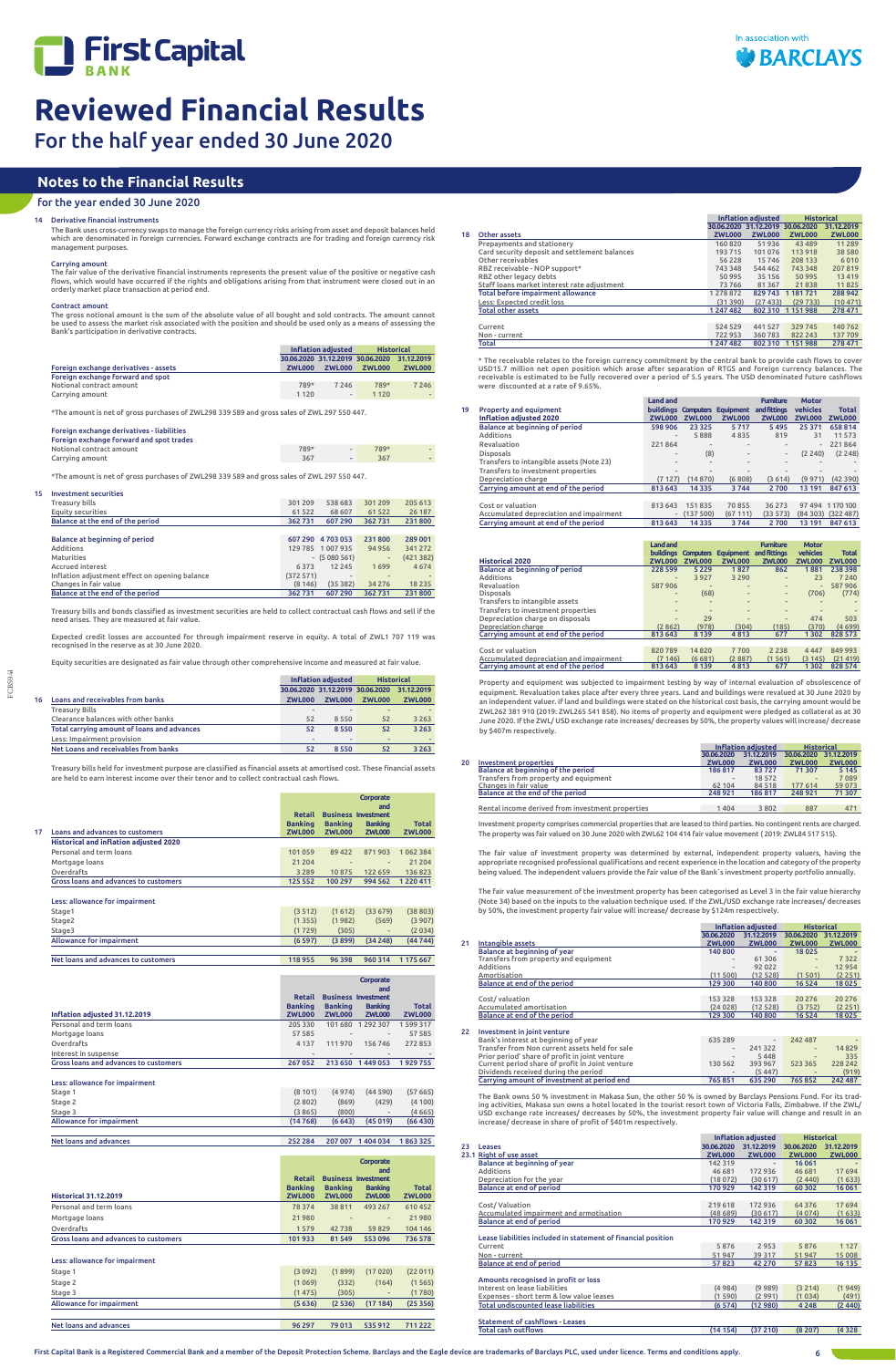

# **Reviewed Financial Results**

For the half year ended 30 June 2020

|    |                                       | <b>Inflation adjusted</b> |                          | <b>Historical</b>        |               |
|----|---------------------------------------|---------------------------|--------------------------|--------------------------|---------------|
|    |                                       | 30.06.2020                | 31.12.2019               | 30.06.2020               | 31.12.2019    |
| 24 | <b>Deposits from banks</b>            | <b>ZWL000</b>             | <b>ZWL000</b>            | <b>ZWL000</b>            | <b>ZWL000</b> |
|    | Bank balances due to banks abroad     | 175                       | $\overline{\phantom{a}}$ | $\overline{\phantom{a}}$ |               |
|    | Interbank money market deposit        | $\overline{\phantom{a}}$  | $\overline{\phantom{a}}$ | $\overline{\phantom{m}}$ |               |
|    | Interbank borrowing                   | $\overline{\phantom{a}}$  | 52 4 68                  | $\frac{1}{2}$            | 20 027        |
|    | Clearance balances due to other banks | 40 949                    | 50700                    | 41 1 24                  | 19 3 5 2      |
|    | <b>Total deposits from banks</b>      | 41 124                    | 103 168                  | 41 1 24                  | 39 379        |
|    |                                       |                           |                          |                          |               |

## 25 Deposits from customers

Included in the deposits above are foreign currency deposits of ZWL4.1 billion. Deposits from customers only include financial instruments classified as liabilities at amortised cost. Fair value of deposits from customers<br>approximates carrying amount because of their short tenure. Included in customer accounts are deposits of<br>ZWL

| <b>Demand deposits</b>               |                              |                |               |         |
|--------------------------------------|------------------------------|----------------|---------------|---------|
| Retail                               | 772 293                      | 766 572        | 772 293       | 292 597 |
| <b>Business banking</b>              | 328 122                      | 464 518        | 328 122       | 177 304 |
| Corporate and investment banking     | 4 4 6 6 4 1 2                | 3714744        | 4466412       | 1417899 |
| <b>Total</b>                         | 5 5 6 6 8 2 7                | 4945834        | 5 5 6 6 8 2 7 | 1887800 |
|                                      |                              |                |               |         |
| <b>Call deposits</b>                 |                              |                |               |         |
| Retail                               | 365                          | 987            | 365           | 377     |
| Business banking                     | 16854                        | 34 860         | 16854         | 13 3 05 |
| Corporate and investment banking     | 10 587                       | 49 282         | 10 5 8 7      | 18811   |
| Total                                | 27 806                       | 85 129         | 27 806        | 32 493  |
|                                      |                              |                |               |         |
| Savings accounts                     |                              |                |               |         |
| Retail                               | 10 407                       | 5 2 8 4        | 10 407        | 2017    |
| <b>Business banking</b>              | 44                           | 47             | 44            | 18      |
| Corporate and investment banking     | $\qquad \qquad \blacksquare$ | $\overline{a}$ |               |         |
| Total                                | 10451                        | 5 3 3 1        | 10 451        | 2035    |
|                                      |                              |                |               |         |
| Other                                |                              |                |               |         |
| Retail                               | $\overline{\phantom{a}}$     |                |               |         |
| <b>Business banking</b>              |                              |                |               |         |
| Corporate and investment banking     | 50 692                       | 326 144        | 50 692        | 124 488 |
| Total                                | 50 692                       | 326 144        | 50 692        | 124 488 |
|                                      |                              |                |               |         |
| <b>Total deposits from customers</b> | 5 655 776                    | 5 3 6 2 4 3 8  | 5 6 5 5 7 7 6 | 2046816 |

|                                           | <b>Inflation adiusted</b> |              |               | <b>Historical</b> |               |              |               |     |
|-------------------------------------------|---------------------------|--------------|---------------|-------------------|---------------|--------------|---------------|-----|
|                                           | 30.06.2020                |              | 31.12.2019    |                   | 30.06.2020    |              | 31.12.2019    |     |
| <b>Concentration of customer deposits</b> | <b>ZWL000</b>             | %            | <b>ZWL000</b> | $\%$              | <b>ZWL000</b> | $\%$         | <b>ZWL000</b> | %   |
| <b>Trade and services</b>                 | 1965 532                  | 35           | 1973542       | 36                | 1965 532      | 35           | 753 290       | 37  |
| Energy and minerals                       | 44 135                    | 1            | 35 2 2 3      | 3                 | 44 135        | 1            | 13 4 45       | 1   |
| Agriculture                               | 612 369                   | 11           | 554 198       | 9                 | 612 369       | 11           | 211 535       | 10  |
| Construction and property                 | 73 904                    | $\mathbf{1}$ | 59 055        | $\mathbf{1}$      | 73 904        | $\mathbf{1}$ | 22 541        | 1   |
| Light and heavy industry                  | 638709                    | 11           | 563 119       | 12                | 638 709       | 11           | 214 940       | 11  |
| Physical persons                          | 783 068                   | 14           | 780 657       | 18                | 783 068       | 14           | 297 973       | 15  |
| Transport and distribution                | 830 066                   | 15           | 815971        | 14                | 830 066       | 15           | 311452        | 15  |
| <b>Financial services</b>                 | 707993                    | 12           | 580 673       | $\overline{7}$    | 707 993       | 12           | 221 640       | 10  |
| Total                                     | 5 655 776                 | 100          | 5 3 6 2 4 3 8 | 100               | 5 655 776     | 100          | 2046816       | 100 |

|                                           |               | <b>Inflation adjusted</b> | <b>Historical</b> |               |
|-------------------------------------------|---------------|---------------------------|-------------------|---------------|
|                                           | 30.06.2020    | 31.12.2019                | 30.06.2020        | 31.12.2019    |
| <b>Provisions</b>                         | <b>ZWL000</b> | <b>ZWL000</b>             | <b>ZWL000</b>     | <b>ZWL000</b> |
| Staff retention incentive and 13th cheque |               |                           |                   |               |
| Balance at beginning of period            | 15837         | 37 531                    | 6045              | 2036          |
| Provisions made during the period         | 23 183        | 33 165                    | 13418             | 5 6 5 3       |
| Provisions used during the period         | (26 246)      | (54859)                   | (6689)            | (1644)        |
| Balance at end of period                  | 12774         | 15838                     | 12774             | 6045          |
| Outstanding employee leave                |               |                           |                   |               |
| Balance at beginning of period            | 2 7 7 0       | 13 947                    | 1057              | 857           |
| Provisions made during the period         | 16 28 5       | 9 2 3 3                   | 6 2 9 4           | 845           |
| Provisions used during the period         | (11708)       | (20 410)                  | (4)               | (645)         |
| Balance at end of period                  | 7347          | 2770                      | 7 3 4 7           | 1057          |
|                                           |               |                           |                   |               |
| Total provisions at end of period         | 20 121        | 18 607                    | 20 12 1           | 7 1 0 2       |

The staff retention incentive represents a provision for retention incentive to be paid to staff and is included in staff costs. Employee entitlements to annual leave are recognised when they accrue to employees. The provision is<br>made for the estimated liability for annual leave as a result of services rendered by employees up to the re date and the charge is recognised in profit or loss within "staff costs".

| <b>Inflation adjusted</b> | <b>Historical</b>   |
|---------------------------|---------------------|
| ---------<br>--------     | -------<br>-------- |

|    |                                                     | 30.06.2020               | 31.12.2019    | 30.06.2020    | 31.12.2019    |
|----|-----------------------------------------------------|--------------------------|---------------|---------------|---------------|
| 27 | <b>Other liabilities</b>                            | <b>ZWL000</b>            | <b>ZWL000</b> | <b>ZWL000</b> | <b>ZWL000</b> |
|    | <b>Accrued expenses</b>                             | 119 595                  | 165 948       | 119 595       | 46 105        |
|    | Amounts due to related parties                      | $\overline{\phantom{a}}$ | $\sim$        | $\sim$        | 24 8 95       |
|    | Internal accounts including unpresented bank drafts | 925 401                  | 215 539       | 922 211       | 71819         |
|    | <b>Balance at end of period</b>                     | 1044996                  | 381 487       | 1041806       | 142819        |

### 28 Retirement benefit plans

### 28.1 Barclays Bank Pension Fund

### 28.2 Defined contribution plans

The Barclays Bank Pension Fund ("The Fund") manages retirement funds for the active members and pensioners. The Fund is run by appointed Trustees. The assets of the Funds are managed as one composite pool, with no separation for the active members and pensioners. The awarding of pension increases and increase in accumulated values to active members is done in consideration of the performance of the Fund and any requirement to increase risk reserves.

### 28.3 Defined benefit pension plans

The defined contribution pension plan, to which the Bank contributes 100%, is provided for permanent employees. Over and above the Bank's contribution, the employee contributes 5%. Under this scheme, retirement benefits are determined by reference to the employees' and the Bank's contributions to date and the performance of the Fund. All employees are also members of the National Social Security Authority Scheme, to which both the employer and the employees contribute. The Bank contributes 3.5% of pensionable emoluments (maximum ZWL 5000) for eligible employees.

The Fund provides for annuities for those pensioners who opted not to purchase the annuity from an external insurer at the point of retirement. All annuities are now purchased outside the Fund at the point of retirement. The provision for pension annuities to pensioners is a significant defined benefit. As a result, a valuation was performed based on IAS 19 Employee Benefits as at 31 December 2019 and had a net surplus of ZWL\$15 014 000. No valuation was done at 30 June 2020.

## **Notes to the Financial Results**

## for the year ended 30 June 2020

## 29 Deferred tax Deferred tax balances

The analysis of the deferred tax assets and deferred tax liabilities is as follows:

|                           |               | Inflation adjusted               |                                  | <b>Historical</b> |
|---------------------------|---------------|----------------------------------|----------------------------------|-------------------|
|                           |               | 30.06.2020 31.12.2019 30.06.2020 |                                  | 31.12.2019        |
| Deferred tax              | <b>ZWL000</b> | ZWL000                           | <b>ZWL000</b>                    | <b>ZWL000</b>     |
| Deferred tax balances     |               |                                  |                                  |                   |
| Deferred tax assets       |               |                                  | $(173340)$ $(166207)$ $(172705)$ | (64055)           |
| Deferred tax liabilities  | 490838        | 370 533                          | 422 178                          | 117 792           |
| <b>Total deferred tax</b> | 317498        | 204 326                          | 249 473                          | 53737             |

In association with

**BARCLAYS** 

## 30 Share capital and reserves

| <b>Authorised share capital</b>                             |     |     |     |     |
|-------------------------------------------------------------|-----|-----|-----|-----|
| Ordinary shares (5 000 000 000 shares of ZWL0.01 per share) | 500 | 500 | 500 | 500 |
|                                                             |     |     |     |     |

## 30.1 Issued share capital

| <b>Total</b>    | 466 195 | 466 025                | 24 2 23 | 24 053 |
|-----------------|---------|------------------------|---------|--------|
| Share premium   |         | 462 016 461 846 24 007 |         | 23 837 |
| Ordinary shares | 4 1 7 9 | 4 1 7 9                | 216     | 216    |

## 30.2 Non - distributable reserves

This relates to the balance of currency translation reserves arising from the fair valuation of assets and liabilities on 1 January 2009 when the Bank adopted the United States dollar (\$) as the functional and presentation currency.

|                                      |                                  | Inflation adjusted |               |               | <b>Historical</b> |  |            |
|--------------------------------------|----------------------------------|--------------------|---------------|---------------|-------------------|--|------------|
|                                      | 30.06.2020 31.12.2019 30.06.2020 |                    |               |               |                   |  | 31.12.2019 |
|                                      | <b>ZWL000</b>                    |                    | <b>ZWL000</b> | <b>ZWL000</b> | <b>ZWL000</b>     |  |            |
| Non - distributable reserve          | 150 830                          |                    | 150830        | 7785          | 7785              |  |            |
| Balance at end of period             | 150830                           |                    | 150830        | 7785          | 7785              |  |            |
| <b>Impairment reserve</b>            |                                  |                    |               |               |                   |  |            |
| Impairment on FVOCI financial assets |                                  | 1715               | 2050          | 1707          | 783               |  |            |
| Balance at end of period             |                                  | 1715               | 2050          | 1707          | 783               |  |            |

This relates to impairment charge on FVOCI debt securities.

## 30.3 Fair value through other comprehensive income reserve

This relates to fair value movements on investment securities held at fair value through other comprehensive income which include equity and debt securities.

## 30.4 Revaluation reserve

Revaluation movement on property and equipment is classified under revaluation reserve. Additional detail on revaluation of assets is contained in note 19.

## 30.5 Share based payment reserve

The fair value of share options granted to employees is classified under share based payment reserve. The reserve is reduced when the employees exercise their share options. During the period under review, exercised share options had a total effect on equity of ZWL81 127 (2019:NIL)

|                                                        |               | Inflation adjusted               |                    | <b>Historical</b>        |  |
|--------------------------------------------------------|---------------|----------------------------------|--------------------|--------------------------|--|
|                                                        |               | 30.06.2020 31.12.2019 30.06.2020 |                    | 31.12.2019               |  |
| <b>Financial instruments</b>                           | <b>ZWL000</b> | <b>ZWL000</b>                    | <b>ZWL000</b>      | <b>ZWL000</b>            |  |
| <b>Classification of assets and liabilities</b>        |               |                                  |                    |                          |  |
| <b>Financial assets</b>                                |               |                                  |                    |                          |  |
| Financial assets at fair value through profit and loss |               |                                  |                    |                          |  |
| Derivative financial assets                            | 1 1 2 0       | $\blacksquare$                   | 1 1 2 0            |                          |  |
| Central bank receivable-NOP support                    | 743 348       | $\overline{\phantom{a}}$         | 743 348            | $\overline{\phantom{m}}$ |  |
| Total                                                  | 744 468       | ٠                                | 744 468            | ٠                        |  |
| <b>Financial assets at amortised cost</b>              |               |                                  |                    |                          |  |
| Cash and bank balances                                 |               | 4 390 202 2 957 692 4 390 057    |                    | 1128936                  |  |
| Loans and advances to customers                        | 1 175 572     |                                  | 1863 325 1 175 667 | 711 222                  |  |
| Clearance balances due from other banks                | 52            | 8550                             | 52                 | 3 2 6 3                  |  |
| Other assets*                                          | 341 657       | 805 239                          | 164 913            | 255 357                  |  |
| Total                                                  | 5907483       |                                  | 5634806 5730689    | 2098778                  |  |

## Financial assets at fair value through other comprehensive income

| Total                            | 362722  |         | 607 290 362 722 | 231800  |
|----------------------------------|---------|---------|-----------------|---------|
| Unguoted equity securities       | 61 522  | 68 607  | 61 522          | 26 187  |
| Savings bonds and treasury bills | 301 200 | 538 683 | 301 200         | 205 613 |

## Financial liabilities

| Financial liabilities at fair value through profit and loss |     |     |  |
|-------------------------------------------------------------|-----|-----|--|
| Derivative financial liabilities                            | 367 | 367 |  |
| Total                                                       | 367 | 367 |  |

Financial liabilities at amortised cost

| Total                           | 6962961   |         | 6 101 762 6 959 770         | 2 3 2 6 2 1 6 |
|---------------------------------|-----------|---------|-----------------------------|---------------|
| Balances due to group companies | 143 120   | 193792  | 143 120                     | 73967         |
| Provisions                      | 20 12 1   | 18 607  | 20 12 1                     | 7 1 0 2       |
| Lease liability                 | 57824     | 42 271  | 57823                       | 16 135        |
| Other liabilities               | 1044996   |         | 381 486 1 041 806           | 142 817       |
| Deposits from other banks       | 41 124    | 103 168 | 41 1 24                     | 39 379        |
| <b>Customer deposits</b>        | 5 655 776 |         | 5 3 6 2 4 3 8 5 6 5 5 7 7 6 | 2 046 816     |

## Risk management

## Financial risk management objectives

The Bank's business involves taking on risks in a targeted manner and managing them professionally. The core functions of the Bank's risk management are to identify all key risks for the Bank, measure these risks, manage the risk positions and determine capital allocations. The Bank regularly reviews its risk management policies and systems to reflect changes in markets, products and best market practice.

The Bank's aim is to achieve an appropriate balance between risk and return and minimise potential adverse effects on the Bank's financial performance.

The Bank defines risk as the possibility of losses or profits foregone, which may be caused by internal or external factors. The Board provides written principles for overall risk management, as well as written policies covering specific areas, such as foreign exchange risk, interest rate risk and credit risk. Internal audit and Operational Risk and Control departments are responsible for the review of risk management and the control environment.

The risks arising from financial instruments to which the Bank is exposed include among other risks credit risk, liquidity risk, market risk and operational risk.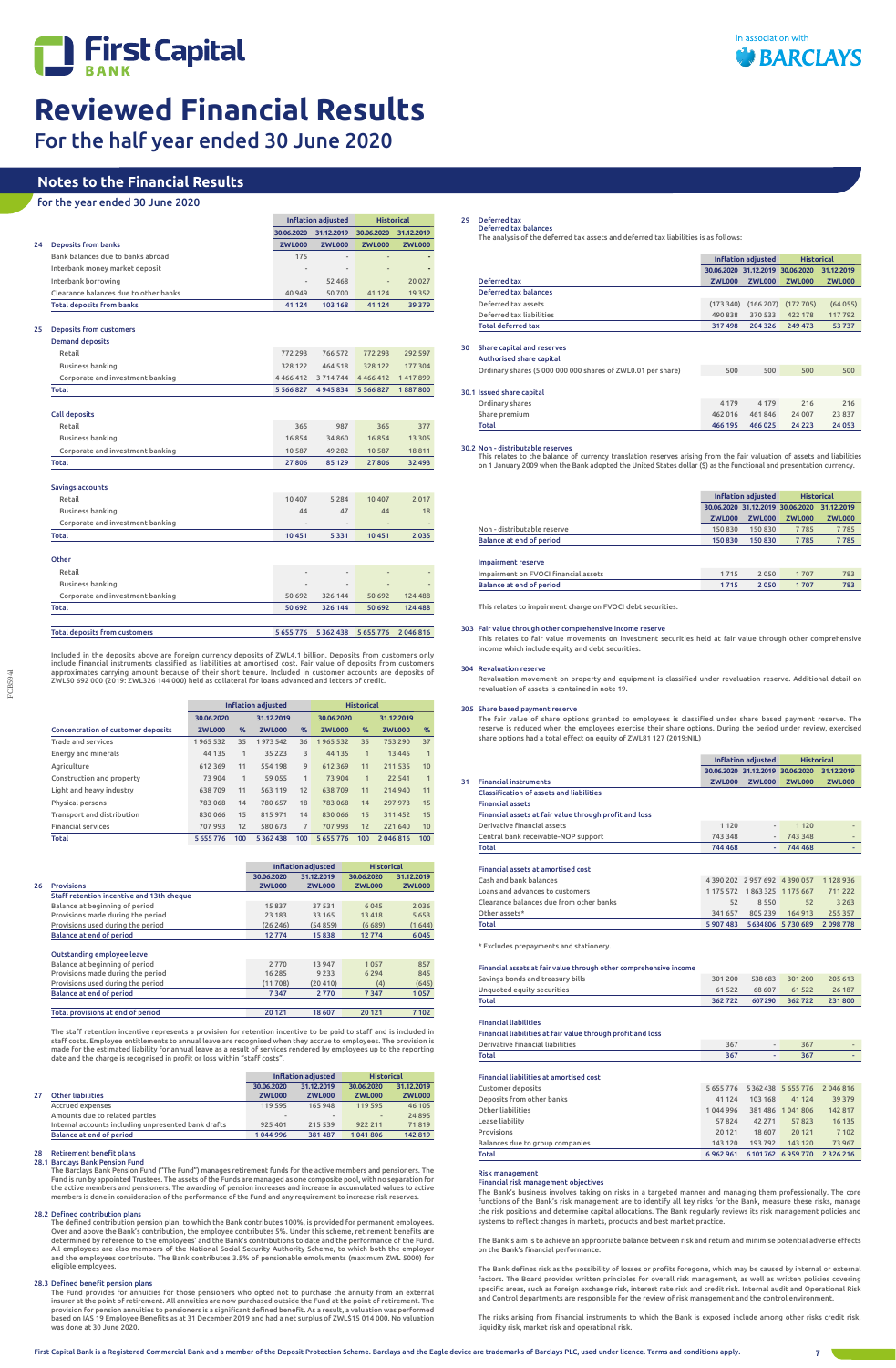



FCB5941

## 31 .3 Market risk

The Bank takes on exposure to market risks, which is the risk that the fair value or future cash flows of a financial instrument will fluctuate because of changes in market prices. Market risks arise from open positions in interest rate, currency and equity products, all of which are exposed to general and specific market movements and changes in the level of volatility of market rates or prices such as interest rates, credit spreads, foreign exchange rates and equity prices.

The Bank separates exposures to market risk into either trading or banking book. Trading portfolios include those positions arising from market–making transactions where the Bank acts as principal with clients or with the market; this is mainly to support client trading activity.

Non trading book primarily arises from the management of the Bank's retail and commercial banking assets and liabilities.

## Market risk measurement techniques

The objective of market risk measurement is to manage and control market risk exposures within acceptable limits while optimising the return on risk.

The measurement techniques used to measure and control market risk include:

(i) Daily Value at Risk ("DVaR") The Bank applies a 'value at risk' ("VaR") methodology to its banking portfolios to estimate the market risk of positions held if current positions were to be held unchanged for one business day.

Value at Risk is a statistically based estimate of the potential loss on the current portfolio from adverse market movements. It expresses the maximum amount the Bank might lose but only to a certain level of confidence. There is therefore a statistical probability that actual loss could be greater than the 'VaR' estimate. The 'VaR' model makes assumptions on the pattern of market movements based on historical holding periods. The use of this approach does not prevent losses outside of these limits in the event of more significant market movements. 'DVaR' is an estimate of the potential loss which might arise from unfavourable market movements, if the current positions were held unchanged for one business day, measured to a confidence of 99%. Daily losses exceeding the 'DVaR' figure are likely to occur, on average twice in every 100 business days.

## (ii) Stress tests

Stress tests provide an indication of losses that could arise in extreme positions.

Foreign exchange stress risk (currency stress) is the potential loss against the Bank if there is a large foreign exchange movement.

The table below summarises the DVaR statistics for the Bank relating to currency stress.

|                          | <b>Inflation adjusted</b> |                          |               | <b>Historical</b> |
|--------------------------|---------------------------|--------------------------|---------------|-------------------|
|                          | 30.06.2020                | 31.12.2019<br>30.06.2020 |               | 31.12.2019        |
| Type of risk or activity | <b>ZWL000</b>             | <b>ZWL000</b>            | <b>ZWL000</b> | <b>ZWL000</b>     |
| One day risk             |                           |                          |               |                   |
| Currency                 | 25917                     | 20 245                   | 25 917        | 7728              |
| <b>Aggregate VaR</b>     | 25917                     | 20 245                   | 25917         | 7728              |
| Two day risk             |                           |                          |               |                   |
| Currency                 | 81957                     | 64 0 21                  | 81957         | 24 4 37           |
| <b>Aggregate VaR</b>     | 81957                     | 64 0 21                  | 81957         | 24 437            |

ALCO closely monitors this risk. The Bank is satisfied with its risk management processes and systems in place which have enabled the Bank to minimise losses.

## Net interest income sensitivity ("NII")

NII measures the sensitivity of annual earnings to changes in interest rates. NII is calculated at a 10% change in interest rates.

The Bank's interest income sensitivity is shown below:

**Inflation adjusted Historical**

|                                    |                       | <u>mi tacion agrupicu</u> | .                     |                       |
|------------------------------------|-----------------------|---------------------------|-----------------------|-----------------------|
|                                    | 30.06.2020            | 31.12.2019                | 30.06.2020            | 31.12.2019            |
|                                    | Impact on<br>earnings | Impact on<br>earnings     | Impact on<br>earnings | Impact on<br>earnings |
| Net interest income sensitivity    | <b>ZWL000</b>         | <b>ZWL000</b>             | <b>ZWL000</b>         | <b>ZWL000</b>         |
|                                    |                       |                           |                       |                       |
| 1000bps increase in interest rates | 51 147                | 45 612                    | 51 147                | 38 3 8 8              |
| 1000bps decrease in interest rates | (51147)               | (45612)                   | (51147)               | (38388)               |
| <b>Benchmark</b>                   | -                     |                           |                       |                       |

## (iii) Economic capital

Economic capital methodologies are used to calculate risk sensitive capital allocations for businesses incurring market risk.

Consequently the businesses incur capital charges related to their market risk.

The table below summarises the Bank's interest rate risk exposure.

**Historical and inflation adjusted**

**Up to 1 month** 

**1 to 3 months** 

**months**

**3 to 6 6 months** 



## **INTERNET BANKING**

We believe in the convenience of accessing you accounts from anywhere in the world 24/7/365 Our internet banking platform gives you the<br>highest level of security, privacy and loads of features to help you manage your accounts online.

# **BARCLAYS**

Belief comes first. 00

www.firstcapitalbank.co.zw

First Capital Bank is a Registered Commercial Bank and a member of the Deposit Protection Scheme.<br>Barclays and the Eagle device are trademarks of Barclays PLC, used under licence. Terms and conditions apply

First Capital Bank is a Registered Commercial Bank and a member of the Deposit Protection Scheme. Barclays and the Eagle device are trademarks of Barclays PLC, used under licence. Terms and conditions apply. 8

**to 1 year**

**1 to 5 years** 

**Over 5 years**

**Non-interest bearing inflation adjusted**

**Total inflation adjusted**

**Noninterest bearing historical historical**

**Total** 

**30 June 2020 ZWL000 ZWL000 ZWL000 ZWL000 ZWL000 ZWL000 ZWL000 ZWL000 ZWL000 ZWL000**

| <b>Assets</b>                    |                          |                          |                          |         |                          |                          |                          |                     |                          |               |
|----------------------------------|--------------------------|--------------------------|--------------------------|---------|--------------------------|--------------------------|--------------------------|---------------------|--------------------------|---------------|
| Cash and bank balances           | 3 217 044                |                          |                          |         |                          | $\overline{\phantom{a}}$ | 1 173 013                | 4 390 057 1 173 013 |                          | 4 3 9 0 0 5 7 |
| Derivative financial assets      | 1 1 2 0                  | $\overline{\phantom{a}}$ | $\overline{\phantom{0}}$ |         | $\overline{\phantom{0}}$ | $\overline{\phantom{a}}$ |                          | 1 1 2 0             |                          | 1 1 2 0       |
| Investment securities            | 295 255                  | 1 1 3 3                  | $\overline{\phantom{a}}$ | 4821    | $\overline{a}$           | $\sim$                   | 61 522                   | 362731              | 61 5 22                  | 362731        |
| Loans and receivables from banks | 52                       |                          | $\overline{\phantom{a}}$ |         |                          | $\overline{\phantom{a}}$ | $\frac{1}{2}$            | 52                  | $\overline{\phantom{0}}$ | 52            |
| Loans and advances to customers  | $\overline{\phantom{0}}$ | 1157250                  | $\overline{\phantom{0}}$ |         | $\overline{\phantom{0}}$ | 18 417                   |                          | $-1175667$          |                          | $-1175667$    |
| Other assets                     | 14 3 25                  | 31269                    | 39 363                   | 95 225  | 645 883                  | $\overline{\phantom{a}}$ | 421 417                  | 1 2 4 7 4 8 2       | 325 923                  | 1 1 5 1 9 8 8 |
| Property and equipment           |                          |                          |                          |         |                          | $\overline{\phantom{a}}$ | 847 613                  | 847 613             | 828 574                  | 828 574       |
| Investment properties            |                          |                          | ٠                        |         |                          | $\overline{\phantom{a}}$ | 248 921                  | 248 921             | 248 921                  | 248 921       |
| Investment in joint venture      |                          |                          |                          |         |                          | $\overline{\phantom{a}}$ | 765851                   | 765 851             | 765851                   | 765851        |
| Intangible assets                |                          |                          |                          |         |                          | $\overline{\phantom{a}}$ | 129 300                  | 129 300             | 16 5 24                  | 16 5 24       |
| Right of use assets              |                          |                          |                          |         |                          | $\overline{\phantom{a}}$ | 170 929                  | 170 929             | 60 30 2                  | 60 30 2       |
| Deffered tax asset               |                          |                          |                          |         |                          |                          | 16 3 5 2                 | 16 3 5 2            | 16 3 5 2                 | 16 3 5 2      |
|                                  |                          |                          |                          |         |                          |                          |                          |                     |                          |               |
| <b>Total assets</b>              | 3 5 2 7 7 9 6            | 1189652                  | 39 363                   | 100 046 | 645 883                  | 18 417                   | 3834918                  |                     | 9 356 075 3 496 982      | 9 0 18 1 39   |
|                                  |                          |                          |                          |         |                          |                          |                          |                     |                          |               |
| <b>Liabilities</b>               |                          |                          |                          |         |                          |                          |                          |                     |                          |               |
| Derivative financial assets      | 367                      |                          |                          |         |                          |                          | $\overline{\phantom{a}}$ | 367                 |                          | 367           |
| Lease liabilities                | 57823                    |                          | $\overline{\phantom{m}}$ |         |                          |                          | $\overline{\phantom{a}}$ | 57823               | $\overline{\phantom{a}}$ | 57823         |
| Deposits from banks              | 41 124                   |                          | $\overline{\phantom{m}}$ |         | ۰                        |                          | $\overline{\phantom{a}}$ | 41 124              | $\overline{\phantom{a}}$ | 41 1 24       |
| Deposits from customers          | 5 655 776                | $\overline{\phantom{a}}$ | $\overline{\phantom{m}}$ |         | $\overline{\phantom{0}}$ |                          |                          | $-5655776$          |                          | $-5655776$    |
| Provisions                       |                          |                          |                          |         |                          | $\overline{\phantom{a}}$ | 20 121                   | 20 121              | 20 12 1                  | 20 12 1       |
| Other liabilities                |                          |                          |                          |         |                          | $\frac{1}{2}$            | 044 376                  | 1044376             | 041806                   | 041806        |
| Deferred tax liabilities         |                          |                          |                          |         |                          | $\blacksquare$           | 317498                   | 317498              | 249 473                  | 249 473       |
| Due to group companies           |                          |                          | ۰                        |         |                          | $\frac{1}{2}$            | 143 120                  | 143 120             | 143 120                  | 143 120       |
| <b>Total liabilities</b>         | 5755090                  | $\overline{\phantom{a}}$ | ۰                        |         | ۰                        | $\overline{\phantom{a}}$ | 1 5 2 5 1 1 5            | 7 280 205           | 1454520                  | 7 209 610     |

Cumulative gap (2 227 294) (1 037 642) (998 279) (898 233) (252 350) (233 933 ) 2 075 870 - 1 808 529 -

## 31.4 Foreign exchange risk

This is a risk that the value of a financial liability or asset denominated in foreign currency will fluctuate due to changes in the exchange rate. The Bank takes on exposures to the effects of fluctuations in the prevailing foreign currency exchange rates in the financial position and cash flows. Foreign exchange risk is managed through use of Daily Value at Risk techniques and Stress tests. In addition mismatches on foreign exchange assets and liabilities are minimised through the daily monitoring of the net foreign exchange exposure by treasury. Currency swaps are also used to manage foreign exchange risk where necessary.

First Capital

## **Notes to the Financial Results**

## for the year ended 30 June 2020

## 31.1 Capital risk managemen

|                                                               | <b>Historical</b> |               |
|---------------------------------------------------------------|-------------------|---------------|
|                                                               | 30.06.2020        | 30.06.2019    |
|                                                               | <b>ZWL000</b>     | <b>ZWL000</b> |
| Share capital                                                 | 216               | 216           |
| Share premium                                                 | 24 007            | 23837         |
| Accumulated profits                                           | 1102588           | 336077        |
| Impairment reserve                                            | 1 1 8 4           | 783           |
| Share based payment reserve                                   | 1707              | 1 2 7 3       |
| Fair value through OCI reserve                                | 57083             | 24 307        |
| Currency translation reserve                                  | 3508              | 3 5 0 8       |
| <b>Total core capital</b>                                     | 1190293           | 390 001       |
| Less market and operational risk capital                      | (180622)          | (42520)       |
| Less exposures to insiders                                    | (22 205)          |               |
| <b>Tier 1 capital</b>                                         | 987 466           | 347 481       |
|                                                               |                   |               |
| Currency translation reserve movement                         | 4 2 7 7           | 4 2 7 7       |
| <b>Revaluation reserves</b>                                   | 613951            | 171 374       |
| General provisions (limited to 1.25% of weighted risk assets) | 38 803            | 25 3 5 6      |
| <b>Tier 2 capital</b>                                         | 657031            | 201 007       |
|                                                               |                   |               |
| Total tier 1 & 2 capital                                      | 1644497           | 548 488       |
|                                                               |                   |               |
| Market risk                                                   | 11 0 29           | 7633          |
| Operational risk                                              | 169 594           | 34887         |
| <b>Tier 3 capital</b>                                         | 180 623           | 42 520        |
|                                                               |                   |               |
| Total tier 1, 2 & 3 capital base                              | 1825 120          | 591008        |
| Deductions from capital                                       | (61522)           | (26187)       |
| <b>Total capital base</b>                                     | 1763 598          | 564821        |
| Credit risk weighted assets                                   | 4 0 3 2 1 4 7     | 1618600       |
| Operational risk equivalent assets                            | 2 119 9 20        | 436 085       |
| Market risk equivalent assets                                 | 137857            | 96 412        |
| Total risk weighted assets (RWAs)                             | 6289924           | 2 151 097     |
| <b>Tier 1 capital ratio</b>                                   | 16%               | 16%           |
| Tier 1 and 2 capital ratio                                    | 26%               | 26%           |
| Total capital adequacy ratio                                  | 28%               | 26%           |

Credit risk capital - is subject to guidelines provided by the regulator which are based on Basel 1 principles. On this approach the banking book exposures are categorised into broad classes of assets with different underlying risk characteristics. Risk components are transformed into risk weighted assets using predetermined exposure and loss probability factors. Capital requirements for credit risk are derived from the risk weighted assets.

Market risk capital - is assessed using regulatory guidelines which consider the risk characteristics of the different trading book assets. Risk components are transformed into risk weighted assets and, therefore, capital requirements, based on predetermined exposure and loss probability factors.

Operational risk capital - is assessed using the standardised approach. This approach is tied to average gross income over three years per regulated business lines as indicator of scale of operations. Total capital charge for operational risk equals the sum of charges per business lines.

## 31.2 Interest rate risk

Interest rate risk is the risk that the Bank will be adversely affected by changes in the level or volatility of market interest rates. The Bank is exposed to various risks associated with the effects of fluctuations in the prevailing levels of market interest rates on its financial position and cash flows. The responsibility of managing interest<br>rate risk lies with the Assets and Liabilities Committee (ALCO). On a day to day basis, risks are managed th number of management committees. Through this process, the Bank monitors compliance within the overall risk policy framework and ensures that the framework is kept up to date. Risk management information is provided on a regular basis to the Risk and Control Committee and the Board.

Capital risk – is the risk that the Bank is unable to maintain adequate levels of capital which could lead to an inability to support business activity or failure to meet regulatory requirements.

The Bank's objectives when managing capital, which is a broader concept than the 'equity' on the face of the statement of financial position, are:

- To comply with the capital requirements set by the banking regulators;
- To safeguard the Bank's ability to continue as a going concern so that it can continue to provide returns
- For shareholders and benefits to customers and other stakeholders and; • To maintain a strong capital base to support the development of its business.

Capital adequacy and the use of regulatory capital are monitored daily by the Bank's management and the Directors, employing techniques based on guidelines developed by the Basel Committee as implemented by the Reserve Bank of Zimbabwe for supervisory purposes. The Bank's regulatory capital comprises of three tiers;

- Tier 1 Capital: comprises contributed capital, accumulated profits, share based payment reserve and currency translation reserve.
- Tier 2 Capital: comprises impairment allowance, revaluation reserve and part of currency translation reserve. • Tier 3 Capital: comprises operational and market risk capital.

The Reserve Bank of Zimbabwe requires each bank to maintain a core capital adequacy ratio of 8% and total capital adequacy ratio of 12%. The table below summarises the composition of regulatory capital and the ratios of the Bank.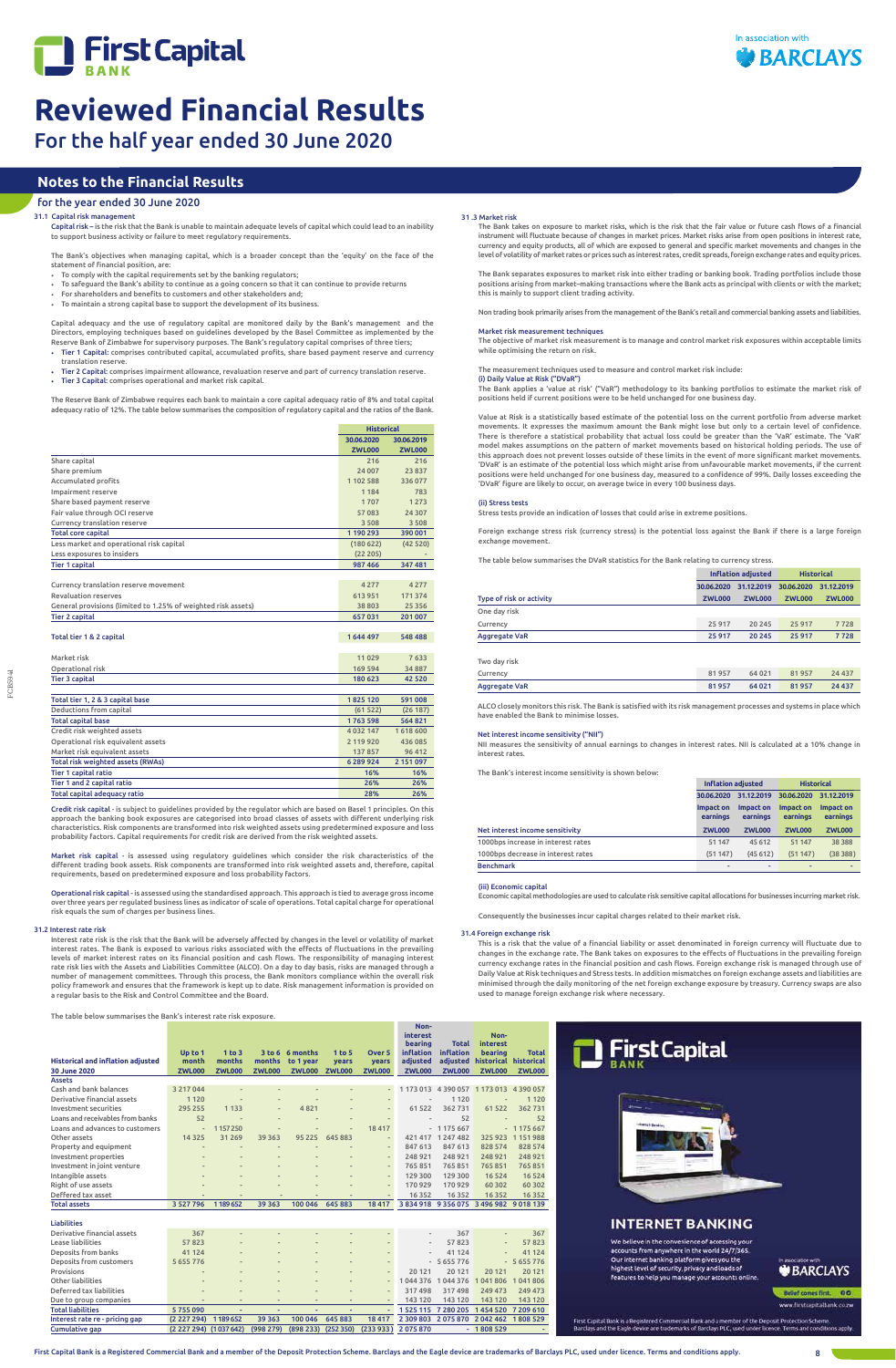



FCB5941

The table below summarises the Bank's financial instruments at carrying amounts, categorised by currency.

| Historical and inflation adjusted<br>At 30 June 2020 | <b>ZWL</b><br><b>ZWL000</b> | <b>USD</b><br>(ZWL<br>Equiv)<br><b>ZWL000</b> | <b>GBP</b><br>(ZWL<br>Equiv)<br><b>ZWL000</b> | Rand<br>(ZWL<br>Equiv)<br><b>ZWL000</b> | Other<br>foreign<br><b>CULLED CA</b><br>(ZWL<br>Equiv)<br><b>ZWL000</b> | <b>Total</b><br><b>ZWL000</b> |
|------------------------------------------------------|-----------------------------|-----------------------------------------------|-----------------------------------------------|-----------------------------------------|-------------------------------------------------------------------------|-------------------------------|
| <b>Assets</b>                                        |                             |                                               |                                               |                                         |                                                                         |                               |
| Cash and bank balances                               | 221876                      | 3731213                                       | 51 657                                        | 247 256                                 | 138 055                                                                 | 4390057                       |
| Derivative financial assets                          | 1 1 2 0                     | $\frac{1}{2}$                                 | $\qquad \qquad \blacksquare$                  | $\qquad \qquad \blacksquare$            | $\frac{1}{2}$                                                           | 1 1 2 0                       |
| Investment securities                                | 362722                      | $\frac{1}{2}$                                 | $\qquad \qquad \blacksquare$                  | $\overline{\phantom{m}}$                | $\overline{\phantom{m}}$                                                | 362722                        |
| Loans and receivables from banks                     | 52                          | $\overline{a}$                                | $\qquad \qquad \blacksquare$                  | $\overline{\phantom{m}}$                | $\frac{1}{2}$                                                           | 52                            |
| Loans and advances to customers                      | 741 372                     | 433 988                                       | 20                                            | 280                                     |                                                                         | 1 175 667                     |
| Other assets*                                        | 363 405                     | 790 916                                       | $\qquad \qquad \blacksquare$                  | $\qquad \qquad \blacksquare$            | $\frac{1}{2}$                                                           | 1154321                       |
| <b>Total financial assets</b>                        | 1690547                     | 4956117                                       | 51 677                                        | 247 536                                 | 138 062                                                                 | 7083939                       |

\*Excludes prepayments and stationery

## Liabilities

| Derivative financial liabilities   | 367           | $\overline{\phantom{m}}$ | $\frac{1}{2}$  | $\qquad \qquad$          | $\overline{\phantom{m}}$ | 367           |
|------------------------------------|---------------|--------------------------|----------------|--------------------------|--------------------------|---------------|
| Deposits from banks                | 40 696        | 253                      | $\overline{a}$ | $\qquad \qquad$          | 175                      | 41 124        |
| Deposits from customers            | 1 504 834     | 3 848 443                | 24 6 11        | 187883                   | 90 005                   | 5 6 5 5 7 7 6 |
| Other liabilities                  | 108 835       | 922 242                  | 8808           | 2 2 8 6                  | 1 1 8 9                  | 1043360       |
| Balances due to group companies    | $\frac{1}{2}$ | 126 766                  | -              | $\overline{\phantom{a}}$ | 16 3 54                  | 143 120       |
| <b>Total financial liabilities</b> | 1654732       | 4897704                  | 33 4 19        | 190 169                  | 107723                   | 6883747       |
| <b>Net currency positions</b>      | 35815         | 58 413                   | 18 2 58        | 57 367                   | 30 339                   | 200 192       |
| Exchange rates applied June 2020   | <b>USD</b>    |                          | <b>GBP</b>     | Rand                     | <b>EUR</b>               | <b>CND</b>    |
| ZWL closing rate                   | 16.7734       | 78,4980                  |                | 3.6630                   | 71.5277                  | 46.5116       |

## 31.5 (a)Credit risk

Credit risk is the risk of financial loss should the Bank's customers, clients or market counter parties fail to fulfil their contractual obligations to the Bank. The Bank actively seeks to originate and manage credit risk in such a way as to achieve sustainable asset growth and risk adjusted returns in line with board-approved risk parameters.<br>The credit risk that the Bank faces arises mainly from corporate and retail loans advances and counter party risk arising from derivative contracts entered into with our clients. Other sources of credit risk arise from treasury bills, government bonds, settlement balances with counter parties and bank balances with Central Bank and other related banks. Credit risk management objectives are;

- Supporting the achievement of sustainable asset and revenue growth in line with our risk parameters
- Operating sound credit granting processes and monitoring credit risk using appropriate models to assist decision making Ensure credit risk taking is based on sound credit risk management principles and controls; and
- Continually improving collection and recovery.

## (b)Credit risk grading Corporate Exposures

•<br>The probability of default (PD) - is the likelihood of a borrower defaulting on its financial obligation (as per<br>"Definition of default and credit-impaired" below), either over the next 12 months (12M PD), or over the re lifetime (Lifetime PD) of the obligation. PDs are modelled using historic data into 12 month and Lifetime PDs. Where data is not available proxies which resemble the risk of default characteristics of the exposure are used. The PDs are determined at portfolio level and segmented into various products.

The Bank uses internal credit risk gradings that reflect its assessment of the probability of default of individual counter parties. The Bank use internal rating models tailored to the various categories of counter party. Borrower and loan specific information collected at the time of application (such as level of collateral; and turnover and<br>industry type for wholesale exposures) is fed into this rating model. This is supplemented with external dat credit bureau scoring information on individual borrowers. In addition, the models enable expert judgement to be fed into the final internal credit rating for each exposure. This allows for considerations which may not be captured as part of the other data inputs into the model.

For debt securities in the treasury portfolio and interbank exposures, performance of the counter party is monitored for any indication of default. PDs for such exposures are determined based on benchmarked national ratings mapped to external credit rating agencies grade. For other bank balances where there are external credit<br>ratings PDs are derived using those external credit ratings.

The credit scores from this model are mapped to the regulatory scale with 10 grades. Corporate exposures are monitored by grading exposures into early warning list for those customers who are believed to be facing difficulties.<br>Customers are categorised into Early Warning Lists ("EWL") 1-3. Those in EWL1 have temporary problems a of default is low. EWL2 implies there are doubts that the customer will pay but the risk of default is medium. EWL3 implies that there are doubts that the customer will pay and the risk of default is high

## Retail exposures

After the date of initial recognition, for retail business, the payment behaviour of the borrower is monitored on a periodic basis to develop a behavioural internal credit rating. Any other known information about the borrower which impacts their creditworthiness such as unemployment and previous delinquency history is also incorporated into the behavioural internal credit rating. These ratings are reflected on the following delinquency bucket; Performing loans (Bucket 0); 1day to 30 days past due (Bucket 1); 30 days to 60 days past due (Bucket 2); 60 days to 89 days past due (Bucket 3) and 90 days+ past due (default,Bucket 4).

## (c) Expected credit losses measurement (ECLs)

## Balances with other banks and settlement balances Settlement balances - local currency  $52$  -  $52$  178 - - - 178 Bank balances - foreign currency Total 3 263 366 - - 3 263 366 346 - - 346 Other assets RBZ receivable NOP support 743 348 - 743 348 29 694 - - 29 694 RBZ receivable other Total 794 343 - 794 343 29 734 Total on balance sheet 5 798 286 49 472 1 902 5 849 660 70 641 3 907 2 034 76 582 Guarantees and letters of credit Guarantees 27 621 - - 27 621 - - - - <u>Letters of credit 31840 - 31840</u> Total 59 461 - - 59 461 - - - - Total exposure to credit risk 5 857 747 49 472 1 902 5 909 121 70 641 3 907

The expected credit loss (ECLs) - is measured on either a 12 - month (12M) or Lifetime basis depending on whether a significant increase in credit risk has occurred since initial recognition or whether an asset is considered to be credit impaired.

- ECLs are discounted at the effective interest rate of portfolio
- The maximum period considered when estimating ECLs is the maximum contractual period over which the Bank is exposed to credit risk
- The Bank uses a portfolio approach to calculate ECLs. The portfolios are segmented into retail, corporate and treasury and further by product.
- Expected credit losses are the probability weighted discounted product of the Probability of Default (PD), Exposure at Default (EAD), and Loss Given Default (LGD), defined as follows:

IFRS 9 outlines a 'three-stage' model for impairment based on changes in credit quality since initial recognition a summarised below:

- 
- Corporate loans with regulatory grades from 1 3<br>• Retail loans graded in bucket 0 and bucket 1<br>• Debt securities, loans to banks and bank balances which are not past due; and
- These are a product of 12 months PD, 12 months LGD and EAD.
- ii) Life time ECLs (Stage 2 significant increase in credit risk refer to 31.5d)
- ECLs are measured based on expected credit losses on a lifetime basis. It is measured for the following exposures;
- Corporate loans with regulatory grades from grade 4 to grade 7 (Early Warning List 1 and Early Warning List 2)<br>• Retail loans in bucket 2 to 3 (bucket 2 is 30 days to 60 days past due, bucket 3 is 60 days to 90 day
- Debt securities, loans to banks and bank balances where the credit risk has significantly increased since initial recognition; and
- These are a product of lifetime PD, lifetime LGD and EAD.

iii) Life time ECLs (Stage 3 - default)<br>ECLs are measured based on expected credit losses on a lifetime basis. This is measured on the following exposures.<br>• All credit impaired/ in default corporate and retail loans a

PDs modelled using historical data are then adjusted for forward looking factors. PDs are mapped into regulatory grades as follows:

- These are corporates in regulatory grade 8 10 (EWL3) and retail loans in bucket 4 Exposures which are 90 days+ past due; and
- These are a product of default PD, lifetime LGD and EAD

## Corporate exposures

| Stage 1 12 Month PD     | Central Bank Grades 1 to 3 or performing grade                                             |
|-------------------------|--------------------------------------------------------------------------------------------|
| Stage 2 Life Time PD    | Central Bank Grades 4 to 7 - (internal grade EWL 1 & EWL 2) or special mention             |
| Stage 3 Default PD      | Central Bank Grades 8 to 10 - (internal grade EWL 3 & classified) or substandard, or worse |
| <b>Retail exposures</b> |                                                                                            |

1 12 Month PD Central Bank Grades 1 to3 (internal grades bucket 0 & bucket 1) or performing grade

When determining whether the credit risk of a financial asset has increased significantly since initial recognition and<br>when estimating ECLs, the Bank considers reasonable and supportable information that is relevant and a without undue cost or effort. This includes both quantitative and qualitative information and analysis, based on the Bank's historical experience and informed credit assessment and including forward-looking information.

|                    |  | Stage 2 Life Time PD Central Bank Grades 4 to 7 (internal grades bucket 2 & bucket 3) or special mention |
|--------------------|--|----------------------------------------------------------------------------------------------------------|
| Stage 3 Default PD |  | Central Bank Grades 8 to 10 (internal grades bucket 4) or substandard, or worse                          |

### Treasury exposures

(f) Forward – looking information incorporated in the ECL models<br>The assessment of SICR and the calculation of ECLs both incorporate forward-looking information. The Bank has<br>performed historical analysis and identified th also been applied in this process.

Exposure at default (EAD) - is the amount the Bank expects to be owed at the time of default, over the next 12 months (12M EAD) or over the remaining lifetime (Lifetime EAD). For a revolving commitment, the EAD includes the current drawn balance plus any further amount that is expected to be drawn up by the time of default, should<br>it occur. For term loans EAD is the term limit while for short term loans and retail loans EAD is the drawn b Debt securities and interbank balances EAD is the current balance sheet exposure.

**(g)** Write – offs - The Bank will write off retail accounts following charge off of the account if the equivalent of<br>an instalment is not recovered cumulatively over a 12-month period post charge off. Corporate accounts a corporate write off policy is not rules based, or time bound.

The models used for PD, EAD and LGD calculations are governed on a day to day through the Impairments<br>Committee. This committee comprises of senior managers in risk, finance and the business. Decisions and key<br>judgements m Board Risk, Board Loans and Board Audit Committee.

Loss given default (LGD) - represents the Bank's expectation of the extent of loss on a defaulted exposure. LGD varies by type of counter party, type and seniority of claim and availability of collateral or other credit support. LGD<br>is expressed as a percentage loss per unit of exposure at the time of default (EAD). LGD is calculate or lifetime basis, where 12-month LGD is the percentage of loss expected to be made if the default occurs in the next 12 months and Lifetime LGD is the percentage of loss expected to be made if the default occurs over the remaining expected lifetime of the loan. LGD is modelled based on historical data. LGD for sovereign exposure is based on observed recovery rates for similar economies.

## Default

- The Bank considers a financial asset to be in default when: The borrower is unlikely to pay its credit obligations to the Bank in full, without recourse by the Bank to actions such as realising security (if any is held); or
- The financial asset is more than 90 days past due.

## Maximum credit risk exposure

|                                        | Maximum credit risk exposure |                      |                          |               | <b>Reconciliation of ECL by exposure</b> |               |               |               |  |
|----------------------------------------|------------------------------|----------------------|--------------------------|---------------|------------------------------------------|---------------|---------------|---------------|--|
|                                        | <b>Stage</b>                 |                      |                          |               |                                          |               | <b>Stage</b>  |               |  |
|                                        |                              | Stage 1 Stage 2      | 3                        |               | Stage 1                                  | Stage 2       | 3             |               |  |
|                                        | <b>RBZ</b>                   | <b>RBZ</b>           | <b>RBZ</b>               |               | <b>RBZ</b>                               | <b>RBZ</b>    | <b>RBZ</b>    |               |  |
| <b>Historical and inflation</b>        | Grade                        | <b>Grade</b>         | Grade                    |               | Grade                                    | Grade         | <b>Grade</b>  |               |  |
| adjusted 30 June 2020                  | $1 - 3$                      | $4 - 7$              | $8 - 10$                 | <b>Total</b>  | $1 - 3$                                  | $4 - 7$       | $8 - 10$      | <b>Total</b>  |  |
| <b>Loans and advances to customers</b> |                              | ZWL000 ZWL000 ZWL000 |                          | <b>ZWL000</b> | <b>ZWL000</b>                            | <b>ZWL000</b> | <b>ZWL000</b> | <b>ZWL000</b> |  |
| Corporate                              | 978 271                      | 16 29 2              | $\overline{\phantom{0}}$ | 994 563       | 33 679                                   | 570           | $\sim$        | 34 249        |  |
| Business banking                       | 73851                        | 26 141               | 305                      | 100 297       | 1612                                     | 1982          | 305           | 3899          |  |
| Retail                                 | 116916                       | 7039                 | 1597                     | 125 552       | 3512                                     | 1355          | 1729          | 6596          |  |
| Total                                  | 1169038                      | 49 472               |                          | 1902 1220412  | 38 803                                   | 3 9 0 7       | 2034          | 44744         |  |

## Balances with central bank

| Savings bonds and treasury bills | 302 916 |  | $-302916$ 1715 |      |  | 1715 |
|----------------------------------|---------|--|----------------|------|--|------|
| Bank balances                    | 268 623 |  | $-268623$      |      |  |      |
| Total                            | 571539  |  | $-571539$      | 1758 |  | 1758 |

The above table represents a worst case scenario of credit risk exposure to the Bank at 30 June 2020, without taking account of any collateral held or other credit enhancements attached. For on-statement of financial position assets, the exposures set out above are based on net carrying amounts as reported in the statement of financial position.

# **Notes to the Financial Results**

## for the year ended 30 June 2020

## i) 12 month ECLs; (Stage 1 - no increase in credit risk)

ECLs measured at an amount equal to the portion of lifetime expected credit losses that result from default events possible within the next 12 months. The 12 month ECL is calculated for the following exposures:

## (d) Significant increase in credit risk (SICR)

The assessment of significant increase in credit risk incorporates forward looking information and is performed on a monthly basis at a portfolio level for all retail loans. Corporate and treasury exposures are assessed individually<br>through the Early Warning list which is reviewed monthly and monitored by an independent team in credit department, and quarterly reviews by the Impairment Committee of exposures against performance criteria.

- Significant increase in credit risk Quantitative measures Corporate loans if the loan is reclassified from regulatory grades 1 3 to grades 4 7
- Retail loans if the loan is reclassified from buckets 0 and 1 to buckets 2 to 3 • Treasury exposures which are past due.

## Significant increase in credit risk - Qualitative measures retail and corporate

There are various quantitative measures which include:

Retail - Retrenchment, Dismissal, Salary diversion, employer facing difficulties Corporate - Adverse business changes, changes in economic conditions, quality challenges, among others.

## (e) Benchmarking Expected Credit Loss corporate and treasury

Due to lack of sufficient historical information on corporate and treasury portfolio defaults from which PDs and LGDs are derived, a judgemental benchmarking is used parallel to the corporate and treasury model output. The higher of benchmarking ECL and the model output is considered as the final ECL.

## (h) ECL model governance

## (i)Maximum exposure to credit risk by credit quality grade before credit enhancements

The Bank has an internal rating scale which is mapped into the Basel II grading system. The internal rating is broadly classified into; performing loans, standard monitoring and non-performing.

## Performing loans

Loans and advances not past due and which are not part of renegotiated loans are considered to be performing<br>assets, these are graded as per RBZ credit rating scale as grade 1 - 3.

# Standard monitoring grade

These are loans and advances which are less than 90 days past due and in some cases not past due but the business<br>has significant concern on the performance of that exposure, as per RBZ credit rating scale these are grade

## Non-performing grade These are loans and overdrafts on which interest is no longer accrued or included in income unless the customer pays back. These non-performing (past due) assets include balances where the principal amount and / or interest is due and unpaid for 90 days or more, as per RBZ credit rating scale these are grade 8 - 10.

## Loans and advances renegotiated

During the half year ended 30 June 2020, the Bank had renegotiated loans of ZWL 31 093 445 (2019: NIL). Re- negotiations related to customers with operations that were directly impacted by COVID-19.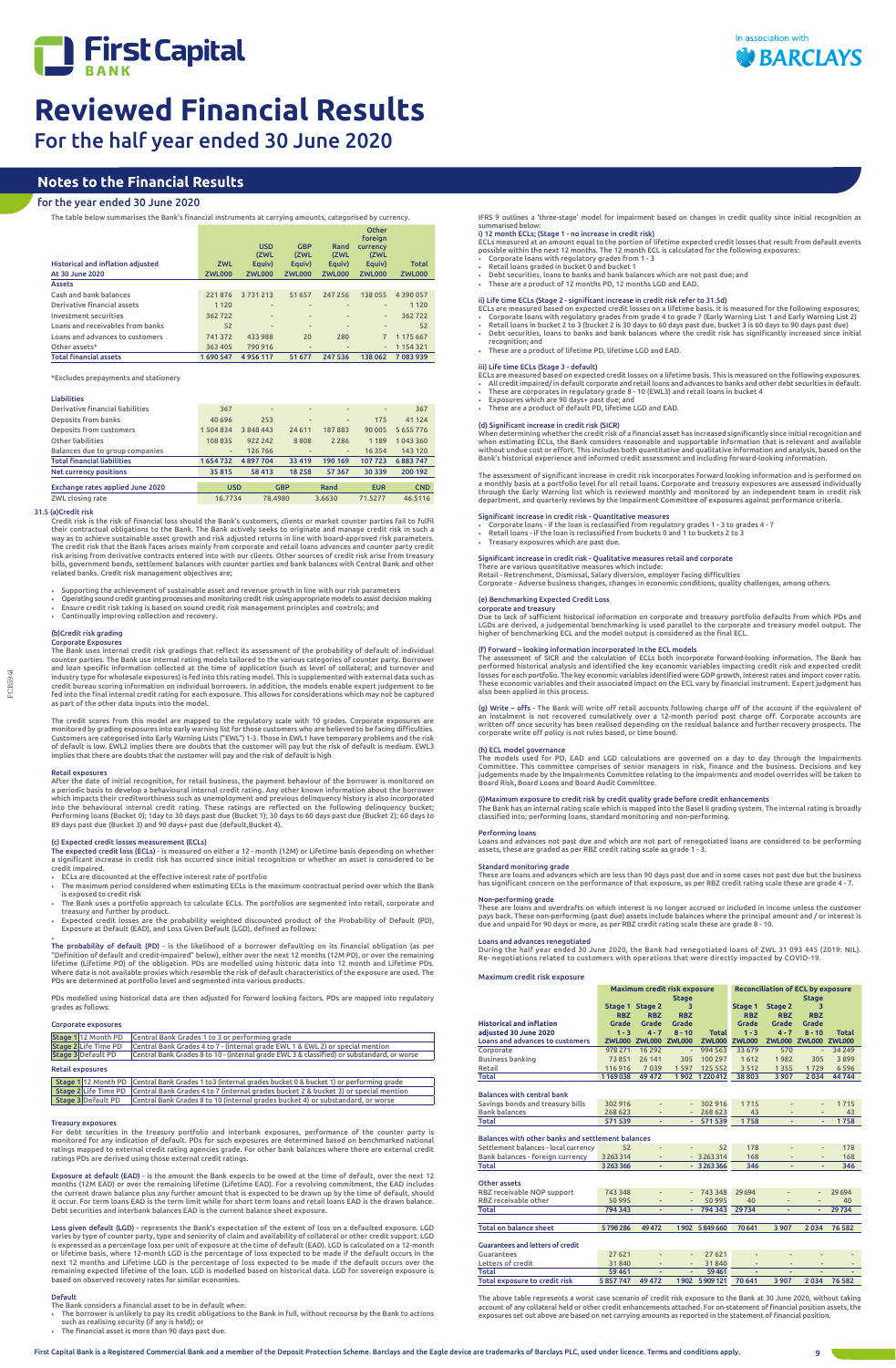

FCB5941

| <b>Historical and inflation adjusted 2020</b><br><b>Assets</b> | <b>Less than</b><br>1 month<br><b>ZWL000</b> | 1 <sub>to</sub> 3<br>months<br><b>ZWL000</b> | 3 <sub>to</sub> 6<br>months<br><b>ZWL000</b> | $6 - 12$<br>months<br><b>ZWL000</b> | 1 to 5<br>vears<br><b>ZWL000</b> | <b>Total</b><br><b>ZWL000</b> |
|----------------------------------------------------------------|----------------------------------------------|----------------------------------------------|----------------------------------------------|-------------------------------------|----------------------------------|-------------------------------|
| Guarantees and letters of credit                               | 36 280                                       | 10 9 64                                      | 285                                          |                                     | 11932                            | 59 4 61                       |
| Commitment to lend                                             | 6 5 9 5                                      | 22 8 34                                      | 22 5 9 1                                     | 69802                               | $\frac{1}{2}$                    | 121822                        |
| <b>Total assets</b>                                            | 42 875                                       | 33798                                        | 22 8 76                                      | 69802                               | 11932                            | 181 283                       |
| <b>Liabilities</b>                                             |                                              |                                              |                                              |                                     |                                  |                               |
| Guarantees and letters of credit                               | 36 280                                       | 10 9 64                                      | 285                                          | $\overline{\phantom{0}}$            | 11932                            | 59 4 61                       |
| Commitment to lend                                             | 121822                                       |                                              | $\qquad \qquad \blacksquare$                 |                                     | $\qquad \qquad$                  | 121822                        |
| <b>Total liabilities</b>                                       | 158 102                                      | 10 964                                       | 285                                          | ٠                                   | 11932                            | 181 283                       |
| Liquidity gap                                                  | (115 227)                                    | 22 8 34                                      | 22 591                                       | 69802                               | ۰                                | ۰                             |

## 32 Other risks Strategic risk

The Bank determines ideal weights for maturity time buckets which are used to benchmark the actual maturity profile. Maturity mismatches across the time buckets are managed through the tenor of new advances and the profile of time deposits by ALCO and should the need arise through support from FMBcapital Holdings PLC.

## The roles of the chairman and the managing director are not vested in the same person. The executive team formulates the strategy under the guidance of the Board which approves it. The executive directors bear the responsibility to execute the approved strategy. The Board reviews the performance and suitability of the strategy at least quarterly.

## Legal and compliance risk

The Risk Management Committee ensures that the management and operations of the Bank's business is done within the governance and regulatory control framework established by FMBcapital Holdings PLC, the Reserve Bank of Zimbabwe and other regulatory bodies. A dedicated legal and compliance unit is in place to monitor legal and compliance requirements and ensure that they are met on a daily basis.

## Reputation risk

The Bank adheres to very strict reputation standards set for FMBcapital Holdings PLC based on its chosen set of values. The Human Resources Committee of the Board assists the Board in ensuring that staff complies with set<br>policies and practices consistent with the reputation demands of both the Bank and the industry. The compliance and human resources function monitor compliance by both management and staff with the Bank's ethical codes and compliance standards in managing conduct risk.

## Operational risk

This is the risk of losses arising from inadequate or failed internal processes, people and/or systems or from external events. A significant part of the Bank's operations are automated and processed in the core banking system. Key banking operations in corporate and investment banking, retail and business banking and treasury are heavily dependent on the Bank's core banking system. The core banking system also supports key accounting<br>processes for financial assets, financial liabilities and revenue including customer interface on mobile, intern banking and related electronic platforms.

Practices to minimise operational risk are embedded across all transaction cycles. Risk workshops are held for the purpose of identifying major risks in the operating environment and methods of mitigating the risks. The Bank employs the standardised approach to determine capital required to cover operational risk. Each function carries out a risk and control assessment of their processes on a regular basis. The assessment results are reviewed by Operational Risk Management department. Internal Audit audits selected functions at given times.

## Risks and Ratings

Liquidity risk is the risk that the Bank may fail to meet its payment obligations when they fall due and to replace<br>funds when they are withdrawn, the consequences of which may be the failure to meet the obligations to rep deposits and fulfil commitments to lend. Liquidity risk is inherent in all banking operations and can be affected by<br>a range of Bank specific and market wide events. The efficient management of liquidity is essential to th maintaining confidence in the financial markets and ensuring that the business is sustainable.

> The Central Bank conducts regular examinations of Banks and financial institutions it regulates. The last on-site examination of the Bank was as at 30 June 2016 and it assessed the overall condition of the Bank to be satisfactory. This is a score of "2" on the CAMELS rating scale. The CAMELS rating evaluates banks on capital adequacy, asset quality, management and corporate governance, liquidity and funds management and sensitivity to market risks.

The CAMELS and Risk Assessment System (RAS) ratings are summarised in the following tables;

## CAMELS ratings

b) Stress liquidity risk – refers to management of liquidity risk during times of unexpected outflows. The Bank's Assets and Liabilities Committee ("ALCO") monitors and manages liquidity risk. The Bank's liquidity management<br>process as carried out by the ALCO and Treasury units includes:

| <b>CAMELS component</b>        | Latest Rating - June 2016 |  |
|--------------------------------|---------------------------|--|
| Capital                        | 1 - Strong                |  |
| Asset quality                  | 2 - Satisfactory          |  |
| Management                     | 2 - Satisfactory          |  |
| Earnings                       | 11 - Strong               |  |
| Liquidity and funds management | 2 - Satisfactory          |  |
| Sensitivity to market risk     | 1 - Strong                |  |

## Summary risk matrix - June 2016 on-site supervision

| <b>Type of risk</b>  | Level of<br>inherent risk | <b>Adequacy of risk</b><br>management systems | <b>Overall</b><br>composite risk | <b>Direction of overall</b><br>composite risk |
|----------------------|---------------------------|-----------------------------------------------|----------------------------------|-----------------------------------------------|
| Credit               | Low                       | <b>Strong</b>                                 | Low                              | <b>Stable</b>                                 |
| Liquidity            | <b>Moderate</b>           | <b>Acceptable</b>                             | <b>Moderate</b>                  | <b>Stable</b>                                 |
| Foreign exchange     | Low                       | <b>Strong</b>                                 | Low                              | <b>Stable</b>                                 |
| Interest rate        | Low                       | <b>Strong</b>                                 | Low                              | <b>Stable</b>                                 |
| Strategic risk       | <b>Moderate</b>           | <b>Strong</b>                                 | Moderate                         | <b>Stable</b>                                 |
| Operational risk     | <b>Moderate</b>           | <b>Strong</b>                                 | <b>Moderate</b>                  | <b>Stable</b>                                 |
| Legal and compliance | <b>Moderate</b>           | <b>Acceptable</b>                             | Moderate                         | <b>Stable</b>                                 |
| Reputation           | <b>Moderate</b>           | <b>Strong</b>                                 | Moderate                         | <b>Stable</b>                                 |
| Overall              | <b>Moderate</b>           | <b>Strong</b>                                 | Moderate                         | <b>Stable</b>                                 |



## Contingent liabilities and commitments as at 30 June 2020

# **Notes to the Financial Results**

# for the year ended 30 June 2020

Expected credit losses analysis and reconciliation

|                                                    |               | Stage 2 -           | Stage 3 -         |               |
|----------------------------------------------------|---------------|---------------------|-------------------|---------------|
|                                                    | Stage 1 -     | <b>Lifetime ECL</b> | <b>Lifetime</b>   |               |
|                                                    | 12 month      | not credit          | <b>ECL credit</b> |               |
|                                                    | <b>ECL</b>    | <i>impaired</i>     | <i>impaired</i>   | <b>Total</b>  |
| <b>Historical and inflation adjusted 2020</b>      | <b>ZWL000</b> | <b>ZWL000</b>       | <b>ZWL000</b>     | <b>ZWL000</b> |
| Balance at beginning of the year                   | 32 985        | 1565                | 2 7 1 4           | 37 264        |
| Movements with profit and loss impact:             |               |                     |                   |               |
| New financial assets purchased or originated       | 4620          | $\frac{1}{2}$       | $\frac{1}{2}$     | 4620          |
| Exchange rate effect on foreign currency exposures | 35631         | ٠                   | $\frac{1}{2}$     | 35 631        |
| Transfers from stage 1 to stage 2                  | (2595)        | 2 5 9 5             | $\sim$            |               |
| Transfers from stage 2 to stage 3                  |               | (253)               | 253               |               |
| <b>Total profit and loss impact</b>                | 37 656        | 2 3 4 2             | 253               | 40 251        |
|                                                    |               |                     |                   |               |
| Other movements with no profit and loss impact     |               |                     |                   |               |

Bad debts written off 1933 (933) (933) (933) (933) (933) (933) (933) (933) (933) (933) (933) (933) (933) (933) (933) (933) (933) (933) (933) (933) (933) (933) (933) (933) (933) (933) (933) (933) (933) (933) (933) (934) (93 Balance at 30 June 2020

## 32.6 Credit risk concentration of loans and advances were as follows;

|                            | <b>Historical</b><br>and inflation<br>adiusted |                | <b>Historical</b> |      | <b>Inflation</b><br>adjusted |     |
|----------------------------|------------------------------------------------|----------------|-------------------|------|------------------------------|-----|
|                            | 30.06.2020                                     |                | 31.12.2019        |      | 31.12.2019                   |     |
| Industry/Sector            | <b>ZWL000</b>                                  | %              | <b>ZWL000</b>     | $\%$ | <b>ZWL000</b>                | %   |
| <b>Trade and services</b>  | 115 067                                        | 9              | 76 341            | 10   | 200 006                      | 13  |
| Energy and minerals        | 35 000                                         | 3              | 42 863            | 6    | 112 297                      | 3   |
| Agriculture                | 600728                                         | 48             | 251 255           | 34   | 658 261                      | 22  |
| Construction and property  |                                                | $\overline{a}$ |                   |      |                              |     |
| Light and heavy industry   | 189 212                                        | 15             | 147 996           | 20   | 387733                       | 23  |
| Physical persons           | 152754                                         | 12             | 102 633           | 14   | 268890                       | 33  |
| Transport and distribution | 150948                                         | 12             | 92 442            | 13   | 242 187                      | 6   |
| <b>Financial services</b>  | 11999                                          |                | 23 048            | 3    | 60 3 80                      |     |
| Total                      | 1255708                                        | 100            | 736 578           | 100  | 1929755                      | 100 |

## Collateral held for exposure

An estimate of the fair value of collateral and other security enhancements held against loans and advances to customers are as shown below:

|                      | Inflation adiusted       |               | <b>Historical</b> |               |
|----------------------|--------------------------|---------------|-------------------|---------------|
|                      | 31.12.2019<br>30.06.2020 |               | 30.06.2020        | 31.12.2019    |
|                      | <b>ZWL000</b>            | <b>ZWL000</b> | <b>ZWL000</b>     | <b>ZWL000</b> |
| Performing loans     | 203 691                  | 533 650       | 250 644           | 203 691       |
| Non-performing loans | 4 1 9 3                  | 10986         | 4 1 9 3           | 4 1 9 3       |
| <b>Total</b>         | 207 884                  | 544 636       | 254837            | 207884        |

## 31.7 Liquidity risk

Ultimate responsibility for liquidity risk management rests with the board of directors, which has established an appropriate liquidity risk management framework for the management of the Bank's short, medium and long term funding and liquidity management requirements.

### Liquidity risk management objectives are;

• Growing and diversifying the funding base to support asset growth and other strategic initiatives, balanced with a strategy to reduce the weighted cost of funds; • To maintain the market confidence in the Bank;

- 
- Maintaining adequate levels of surplus liquid asset holdings in order to remain within the liquidity risk appetite; Set early warning indicators to identify the emergence of increased liquidity risk or vulnerabilities;
- To maintain a contingency funding plan that is comprehensive.

## Liquidity risk management process

Liquidity risk is managed as; a) Business as usual referring to the management of cash inflows and outflows of the bank in the ordinary course of business.

- Day to day funding and monitoring of future cash flows to ensure that funding requirements are met; • Maintaining a high balance of cash or near cash balances that can easily be liquidated as protection against unforeseen funding gaps;
- Monitoring liquidity ratios against internal and regulatory benchmarks;
- 
- Limits are set across the business to control liquidity risk; Early warning indicators are set to identify the emergence of increased liquidity risk; • Sources of liquidity are regularly reviewed by ALCO to maintain a wide diversification of source of funding;
- Managing concentration of deposits.

|                                           |               | Inflation adjusted | <b>Historical</b> |               |  |
|-------------------------------------------|---------------|--------------------|-------------------|---------------|--|
|                                           | 30.06.2020    | 31.12.2019         | 30.06.2020        | 31.12.2019    |  |
| <b>Liquidity ratios</b>                   | <b>ZWL000</b> | <b>ZWL000</b>      | <b>ZWL000</b>     | <b>ZWL000</b> |  |
| <b>Total liquid assets</b>                | 4 4 4 1 9 2 9 | 2 494 888          | 4 4 4 1 9 2 9     | 1 2 2 3 5 7 3 |  |
| Deposits and other short term liabilities | 6730752       | 3 622 900          | 6730752           | 2 2 1 2 8 4 3 |  |
| Liquidity ratio                           | 66%           | 69%                | 66%               | 55%           |  |
| Reserve Bank of Zimbabwe minimum          | 30%           | 30%                | 30%               | 30%           |  |

## Liquidity profiling as 30 June 2020

The amounts disclosed in the table below are the contractual undiscounted cash flows. The assets which are used to manage liquidity risk, which is mainly cash and bank balances and investment securities are also included on the table based on the contractual maturity profile.

## On balance sheet items as at 30 June 2020

| Historical and inflation adjusted 2020 Less than<br>Assets held for managing liquidity risk 1 month<br>(contractual maturity dates) | ZWL000        | 1 <sub>to 3</sub><br>months<br><b>ZWL000</b> |        | 3 to 6 6 to 12<br>months months<br>ZWL000 ZWL000 ZWL000 ZWL000 | 1 to 5                                     | vears 5+ years           | <b>Total</b><br>ZWL000 | <b>Carrving</b><br>amount<br>ZWL000 |
|-------------------------------------------------------------------------------------------------------------------------------------|---------------|----------------------------------------------|--------|----------------------------------------------------------------|--------------------------------------------|--------------------------|------------------------|-------------------------------------|
| Cash and bank balances*                                                                                                             | 4 3 4 4 1 7 6 |                                              | 46 270 |                                                                | <b>Service Contract Contract</b><br>$\sim$ | $\overline{\phantom{a}}$ | 4390446 4390057        |                                     |

| Derivative financial assets      | 1 1 2 0 | $\qquad \qquad \blacksquare$ | $\sim$                       | $\qquad \qquad \blacksquare$ | $\overline{\phantom{a}}$     | $\qquad \qquad$          | 1 1 2 0       | 1 1 2 0   |
|----------------------------------|---------|------------------------------|------------------------------|------------------------------|------------------------------|--------------------------|---------------|-----------|
| Investment securities            | 295 247 | 1 1 3 3                      |                              | 4821                         | $\overline{\phantom{a}}$     | $\overline{\phantom{a}}$ | 301 201       | 362731    |
| Loans and receivables from banks | 52      | $\qquad \qquad$              | $\overline{\phantom{m}}$     | $\overline{\phantom{a}}$     | $\overline{\phantom{a}}$     | $\overline{\phantom{a}}$ | 52            | 52        |
| Loans and advances to customers  | 161314  | 251 343                      | 399 706                      |                              | 530 110 1 100 985            | 32 205                   | 2475663       | 1 175 667 |
| Other assets**                   | 15 17 5 | 33 495                       | 42 904                       | 157 541                      | 822244                       | $\sim$                   | 1071359       | 1151988   |
| Current income tax asset         | 16352   | $\overline{\phantom{a}}$     | $\qquad \qquad \blacksquare$ | $\qquad \qquad \blacksquare$ | $\qquad \qquad \blacksquare$ | $\overline{\phantom{a}}$ | 16352         | 16 3 5 2  |
| <b>Total assets</b>              | 4833436 | 285 971                      | 488880                       |                              | 692 472 1923 229             | 32 205                   | 8 2 5 6 1 9 3 | 7097965   |

## Liabilities

| Derivative financial liabilities           | 367                                                 |                              | $\overline{\phantom{a}}$     | $\blacksquare$               | -                            | $\qquad \qquad$          | 367         | 367           |
|--------------------------------------------|-----------------------------------------------------|------------------------------|------------------------------|------------------------------|------------------------------|--------------------------|-------------|---------------|
| Lease liabilities                          | 1592                                                | 3 1 8 4                      | 4701                         | 9 3 6 7                      | 52 640                       | 13417                    | 84 901      | 57823         |
| <b>Deposits from Banks</b>                 | 41 1 24                                             |                              | $\overline{\phantom{a}}$     | $\blacksquare$               |                              | $\qquad \qquad$          | 41 124      | 41 124        |
| Deposits from customers                    | 5618447                                             | 24 20 6                      | 285                          | 906                          | 11933                        | $\overline{\phantom{0}}$ | 5655777     | 5 6 5 5 7 7 6 |
| Provisions                                 | $\qquad \qquad$                                     | $\overline{\phantom{a}}$     | 9 3 6 7                      | 10754                        | $\overline{a}$               | $\overline{\phantom{a}}$ | 20 121      | 20 12 1       |
| Other liabilities                          | 1041806                                             |                              | $\overline{\phantom{a}}$     | $\overline{a}$               | $\overline{\phantom{m}}$     |                          | $-1041806$  | 1041806       |
| Balances due to Group companies            | 143 120                                             | $\qquad \qquad \blacksquare$ | $\qquad \qquad \blacksquare$ | $\qquad \qquad \blacksquare$ | $\qquad \qquad \blacksquare$ | $\overline{\phantom{a}}$ | 143 120     | 143 120       |
| Total liabilities - (contractual maturity) | 6846456                                             | 27 390                       | 14 3 5 3                     | 21 0 27                      | 64 572                       | 13 4 17                  | 6987216     | 6960137       |
| Liquidity gap                              | (2013020)                                           | 258 581                      | 474 527                      |                              | 671 445 1858 657             | 18788                    | 1 2 68 9 77 |               |
| Cumulative liquidity gap                   | (2013 020) (1754 439) (1279 912) (608 467) 1250 189 |                              |                              |                              |                              | 1268977                  | -           |               |

## $^{\star}$  Includes balances placed as cash security deposits.

\*\* Excludes prepayments and stationery

# **CROSS BORDER TRANSACTIONS**

We believe in hassle free cross-border transactions for your personal or business needs. We have invested in technology platforms and advanced banking products which will enable you to conduct vour financial transactions across borders with ease

**BARCLAYS** 

lef comes first. 00

First Capital Bank is a Registered Commercial Bank and a member of the Deposit Protection Scheme.<br>Barclays and the Eagle device are trademarks of Barclays PLC, used under licence. Terms and conditions apply.